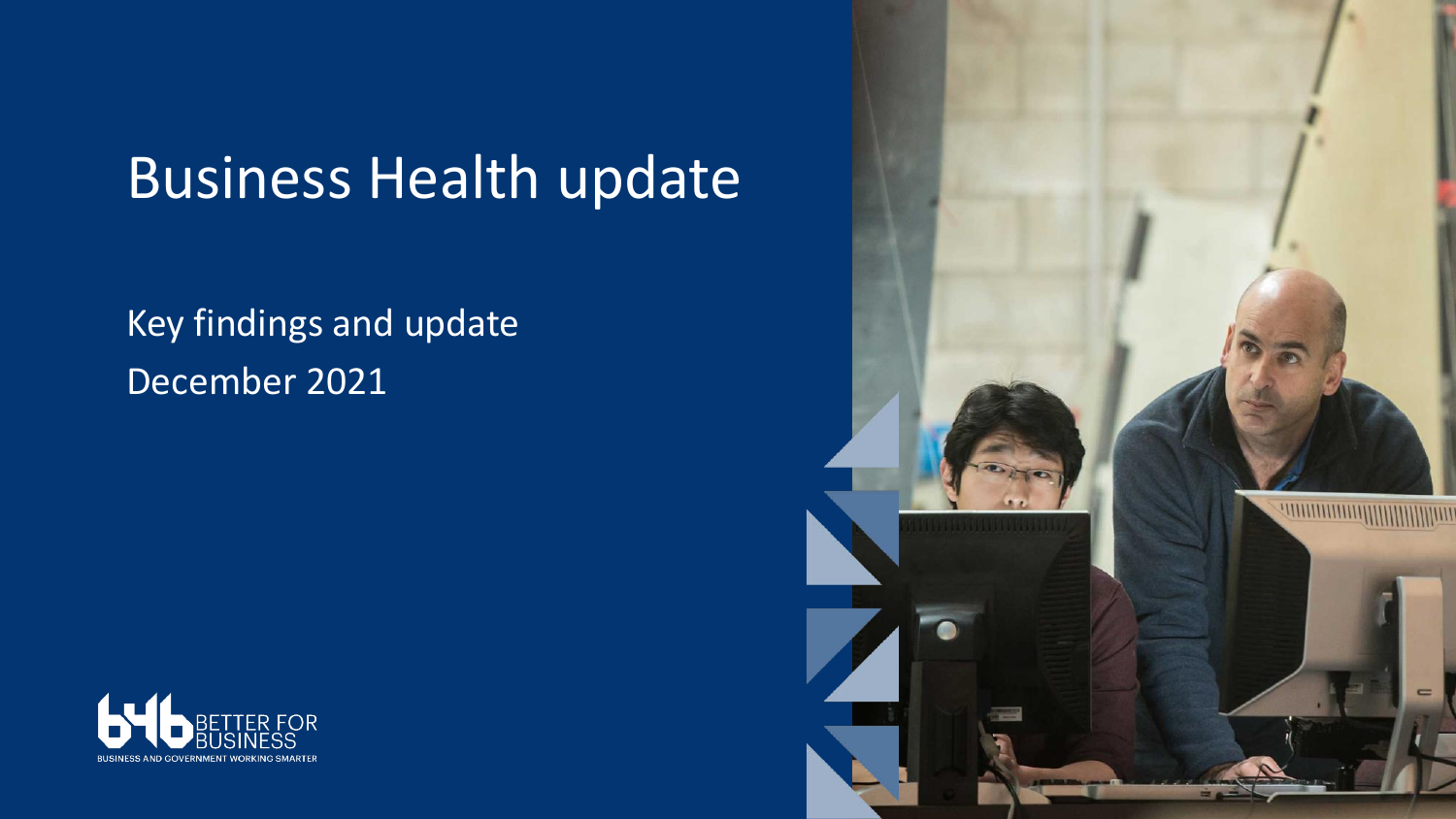### **ABOUT**

This research, initiated and led by Better for Business (B4B) in association with Research New Zealand, paints a picture of New Zealand's business landscape, their struggles during the COVID -19 pandemic, and the current digital capabilities of businesses.

#### **The Research**

The purpose of this research was twofold: to provide an update on the overall health of NZ businesses from the impacts of COVID -19; and to track any changes in capabilities, motivations and / or barriers to becoming more digitally enabled. A report focused on these digital aspects has been produced separately to this one.

The research was conducted between 28 October and 2 December 2021, with 2,212 New Zealand businesses interviewed. Answers are weighted to be representative of industry category and business size (by number of staff).

#### **Better for Business**

Better for Business (B4B) represents the voice of NZ businesses and works with a range of government agencies to make it easier and more seamless for businesses to deal with government. We do this by understanding, representing, and supporting the diverse needs of small businesses across Aotearoa, and by leading the strategic response to improving the experience businesses have when dealing with government. Our long -term research seeks to capture the ongoing changes across the business landscape so we can identify how we can make it better for business. When we talk about putting the business customer at the centre – we really mean it.

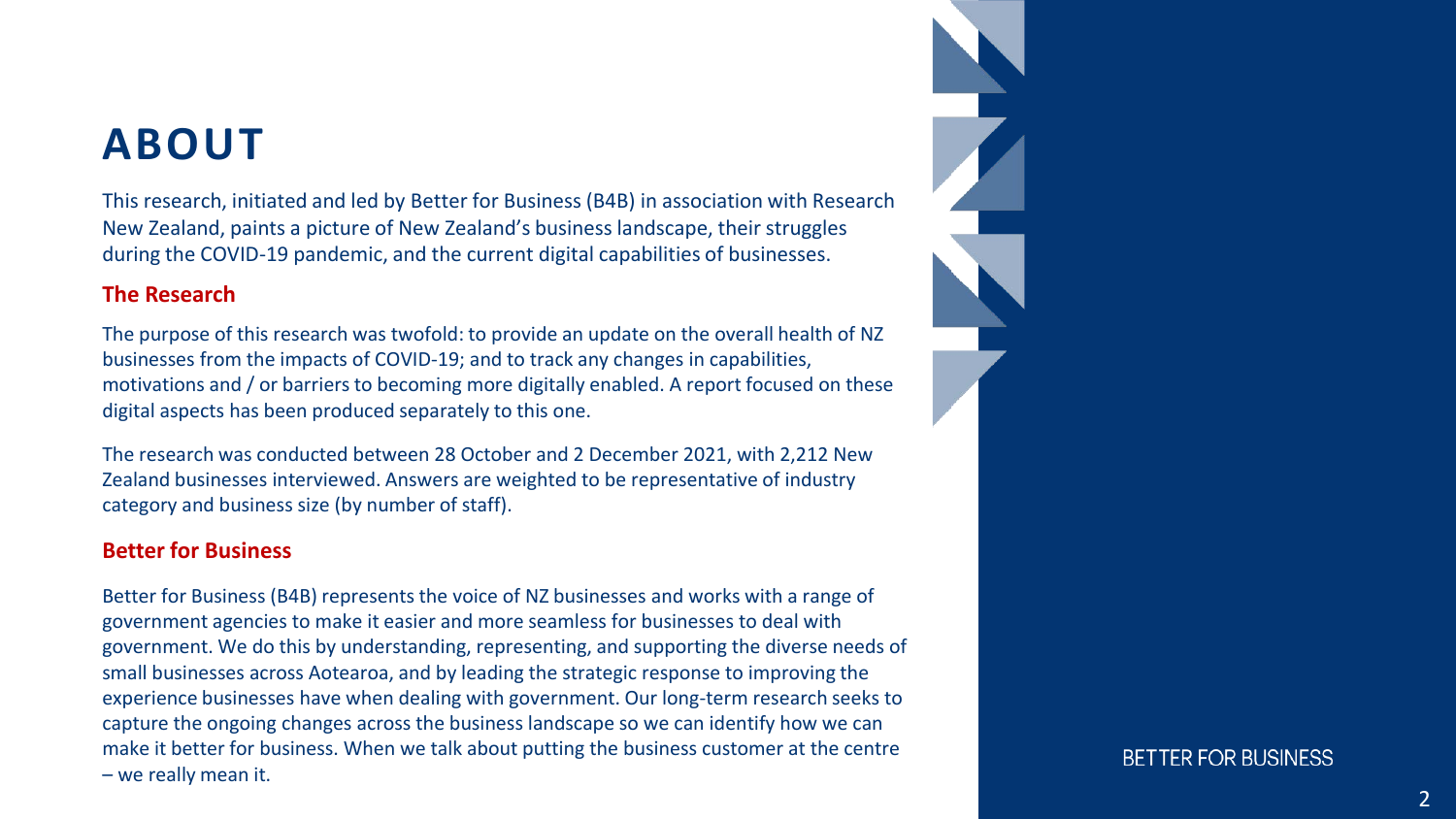### **IN THIS REPORT**

**New Zealand business health – the impact of COVID-19 and other business concerns**

This report consists of three sections:

- **1. Business Health update**  The current state and health of NZ businesses in December 2021 – one year on from the last Business Health research.
- **2. The concerns and difficulties NZ businesses are facing** a look at what businesses are telling government is challenging now or could be challenging soon.
- **3. Future business intentions** what's next and the context for NZ businesses.

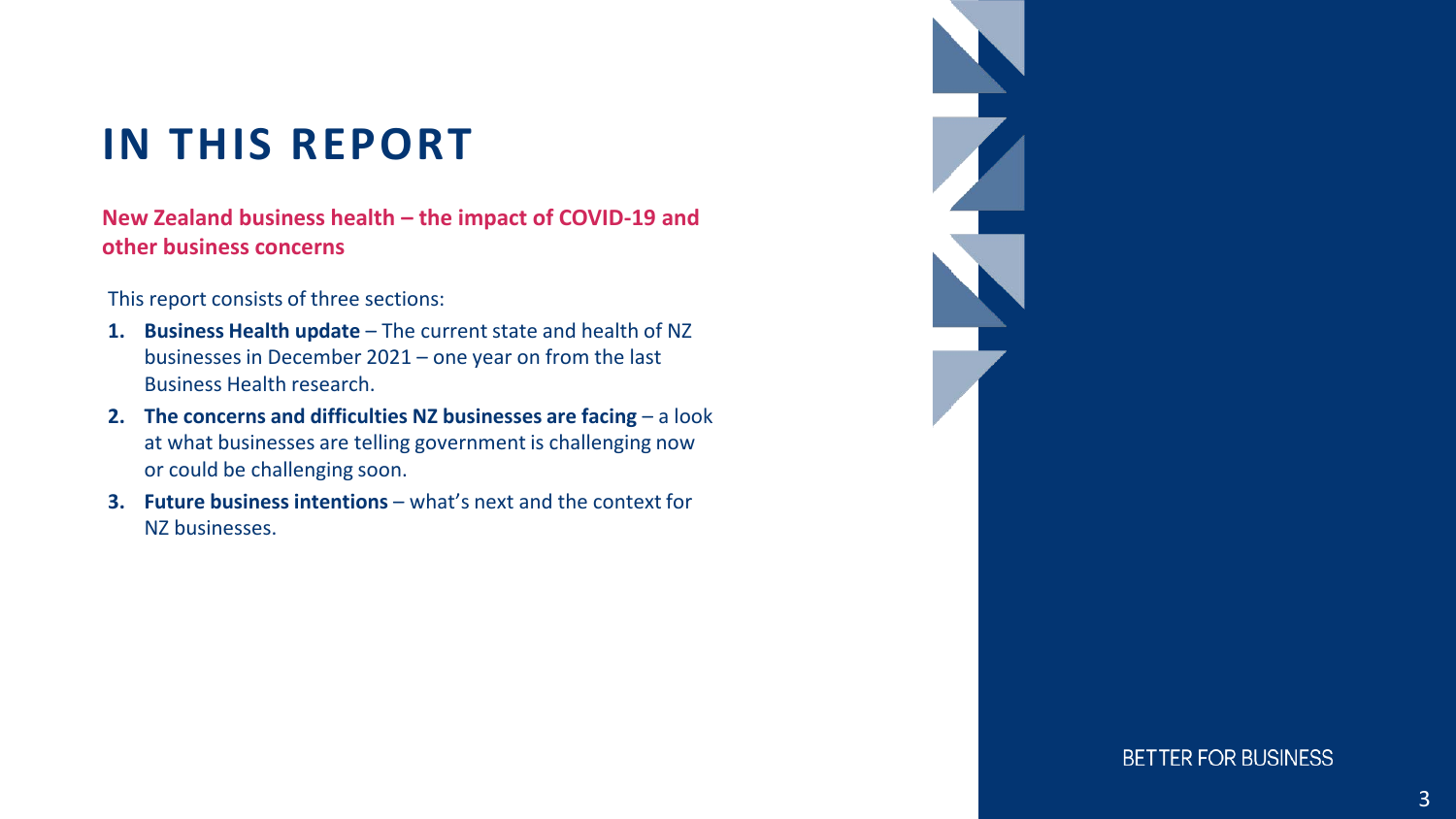### **KEY TAKEAWAYS – DECEMBER 2021**

Confidence of still operating in six months' time has fallen from 91% in June 2021, to 76% in December 2021. This is lower than in May 2020.

Wellbeing has deteriorated, with an increase in frequent frustration and worry from 30% in June to 47% in December.

Businesses have a range of serious concerns and issues that they feel very strongly about  $- a$ desire for certainty, reduced restrictions, and others.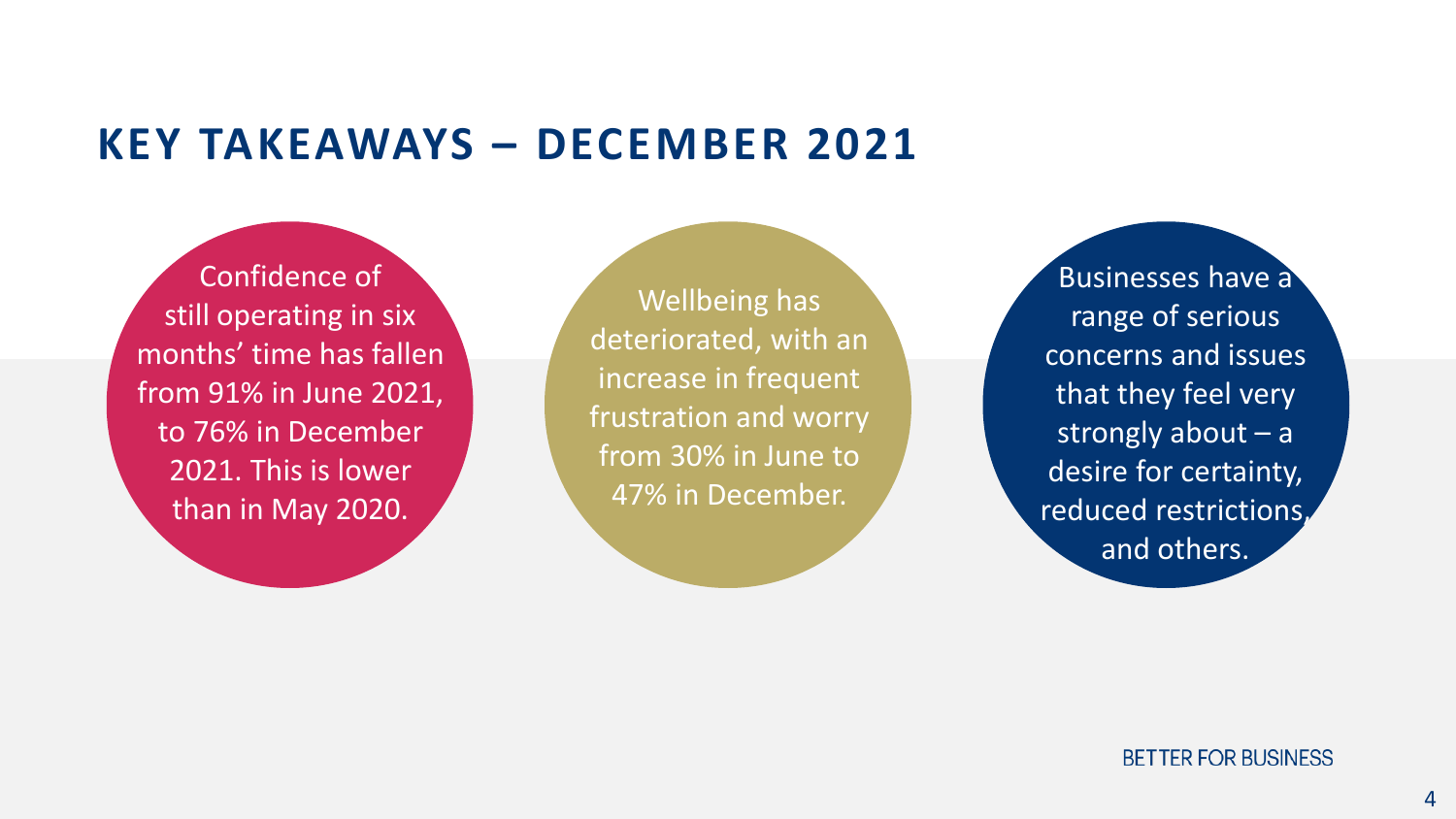## BUSINESSES HEALTH UPDATE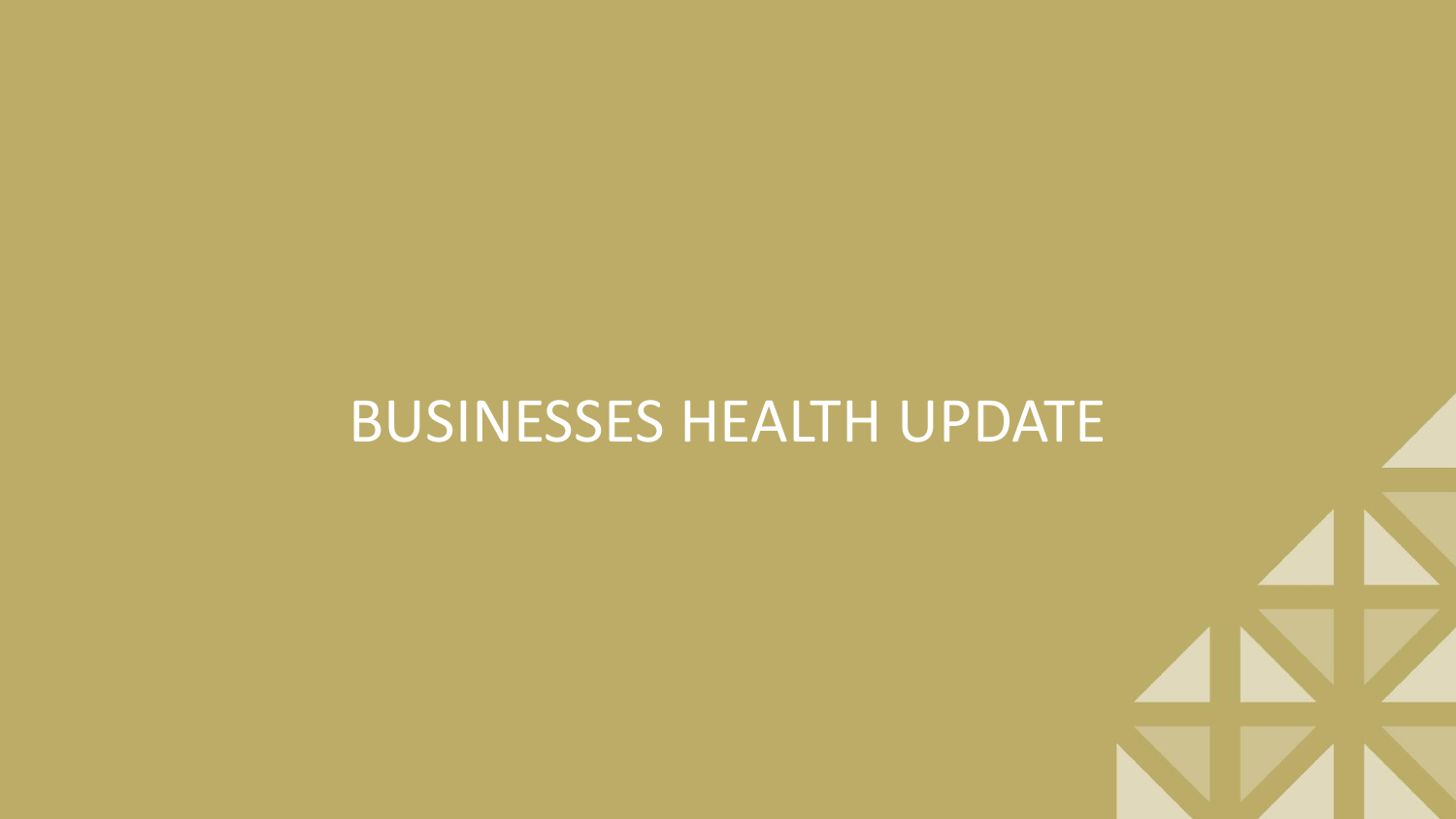#### **Key results, updates and trends 2020-2021**

Prior to the most recent round of restrictions, by June 2021 NZ's businesses were relatively buoyant. 91% were confident of operating in six months' time, and 30% had felt a sense of frustration or worry "many times or all the time" in the two weeks prior to responding to the survey – although optimism had fallen, perhaps a precursor to what happened next.

Roll ahead five months, and the outlook shifted considerably. Frustration and worry levels reached 47% during November/December, and just 76% of businesses were confident of operating in six months' time. Contrastingly, a similar (slightly higher) proportion of businesses reported financial resilience – with 45% indicating they could survive for several months even in the event of restrictions equivalent to a Level 3 or 4 lockdown.

This implies a business community that is coping – but struggling mentally. This report seeks to reveal what challenges may be driving this, and which businesses in particular are in the 'danger zone'.

| <b>Health metric</b>                                                                                                                                          | <b>October</b><br>2020 | June<br>2021 | <b>December</b><br>2021 |
|---------------------------------------------------------------------------------------------------------------------------------------------------------------|------------------------|--------------|-------------------------|
| <b>Confidence:</b> Businesses who are confident they will still be<br>operating in six month's time*                                                          | 78%                    | 91%          | 76%                     |
| <b>Wellbeing:</b> % businesses frustrated and worried<br>(many times or all the time in the past two weeks)                                                   | 36%                    | 30%          | 47%                     |
| <b>Wellbeing:</b> % businesses optimistic and hopeful<br>(many times or all the time in the past two weeks)                                                   | 36%                    | 42%          | 27%                     |
| <b>Resilience:</b> % of businesses who could survive on Financial<br>reserves for several months*<br>(In the event of further restrictions such as lockdowns) | 41%                    | Not asked    |                         |

*\* Some metrics differ slightly from previously reported figures in 2020 as they excluded a small proportion of businesses expecting to cease*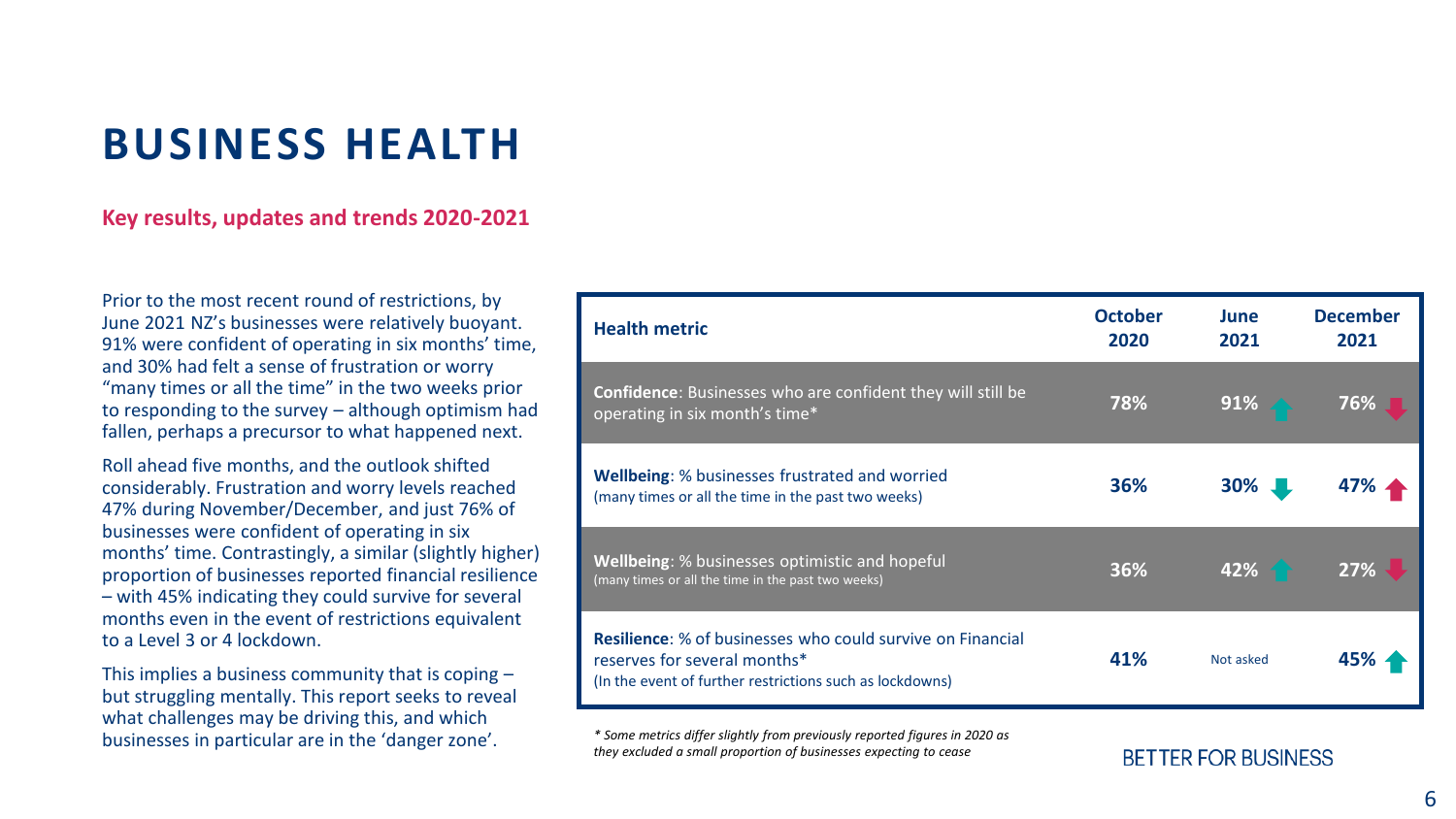#### **Confidence of still operating in 6 months' time**

76% of businesses were "reasonably or extremely confident" their business would still be operating in six months' time. Confidence appears slightly higher for medium to large employers – but otherwise relatively similar across all size groups.

Regionally, Auckland didn't vary as much as expected – although it was 2% lower than the average at 74%.

#### **Confidence of operating in six months time - by size**

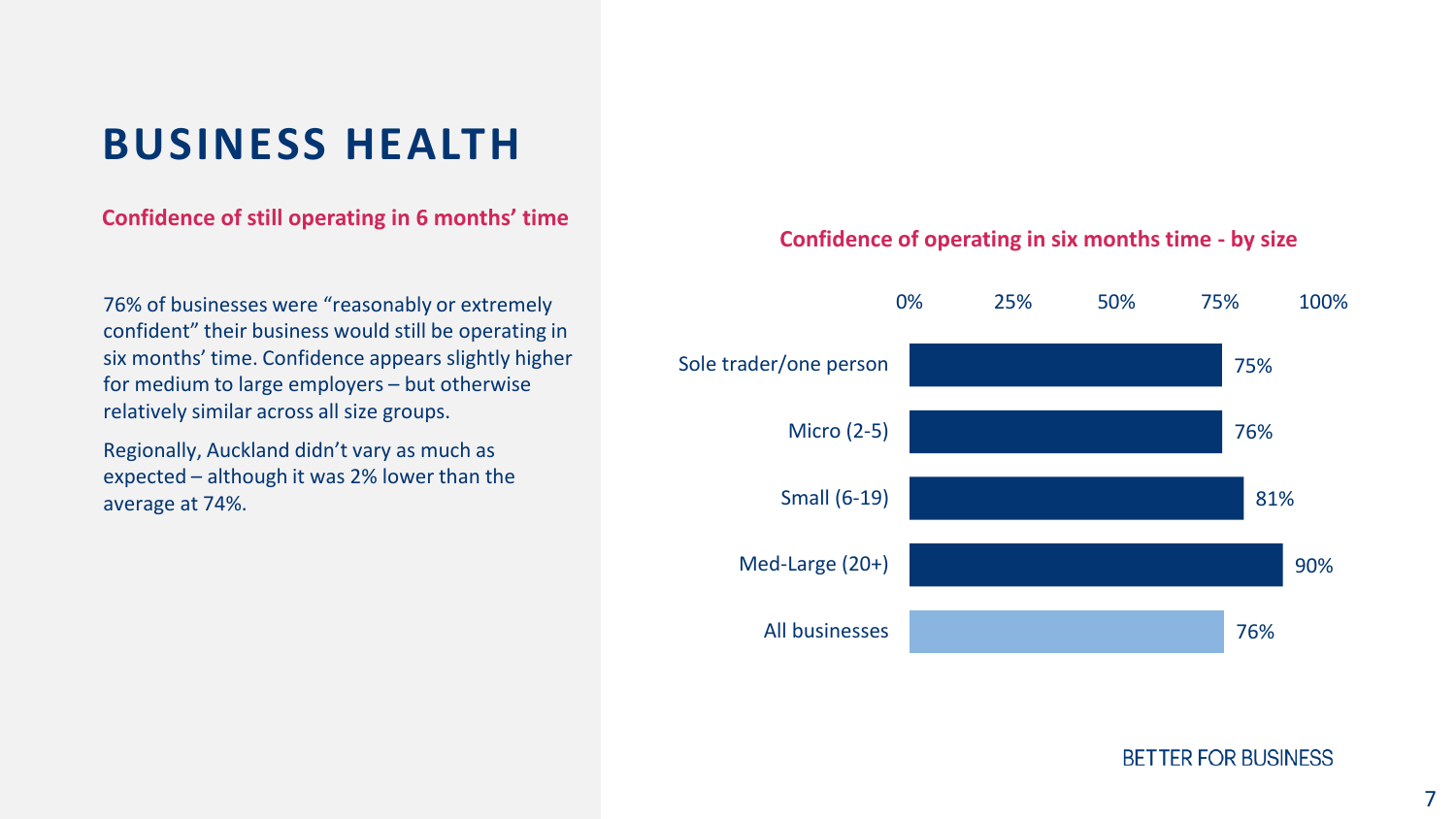#### **An industry perspective**

Confidence does appear to vary more markedly by industry – with arts/recreation (which includes many Tourism-focussed businesses), Education and Training and Hospitality reflecting lower confidence of operating in six months' time.

Conversely, Information Media and Telecommunications, Finance and Insurance Services and Health Care and Social Assistance reflected the highest confidence of operating – indicative of either being essential businesses, or a higher likelihood of being able to work remotely very effectively.

#### **Confidence of operating in six months time – by industry**

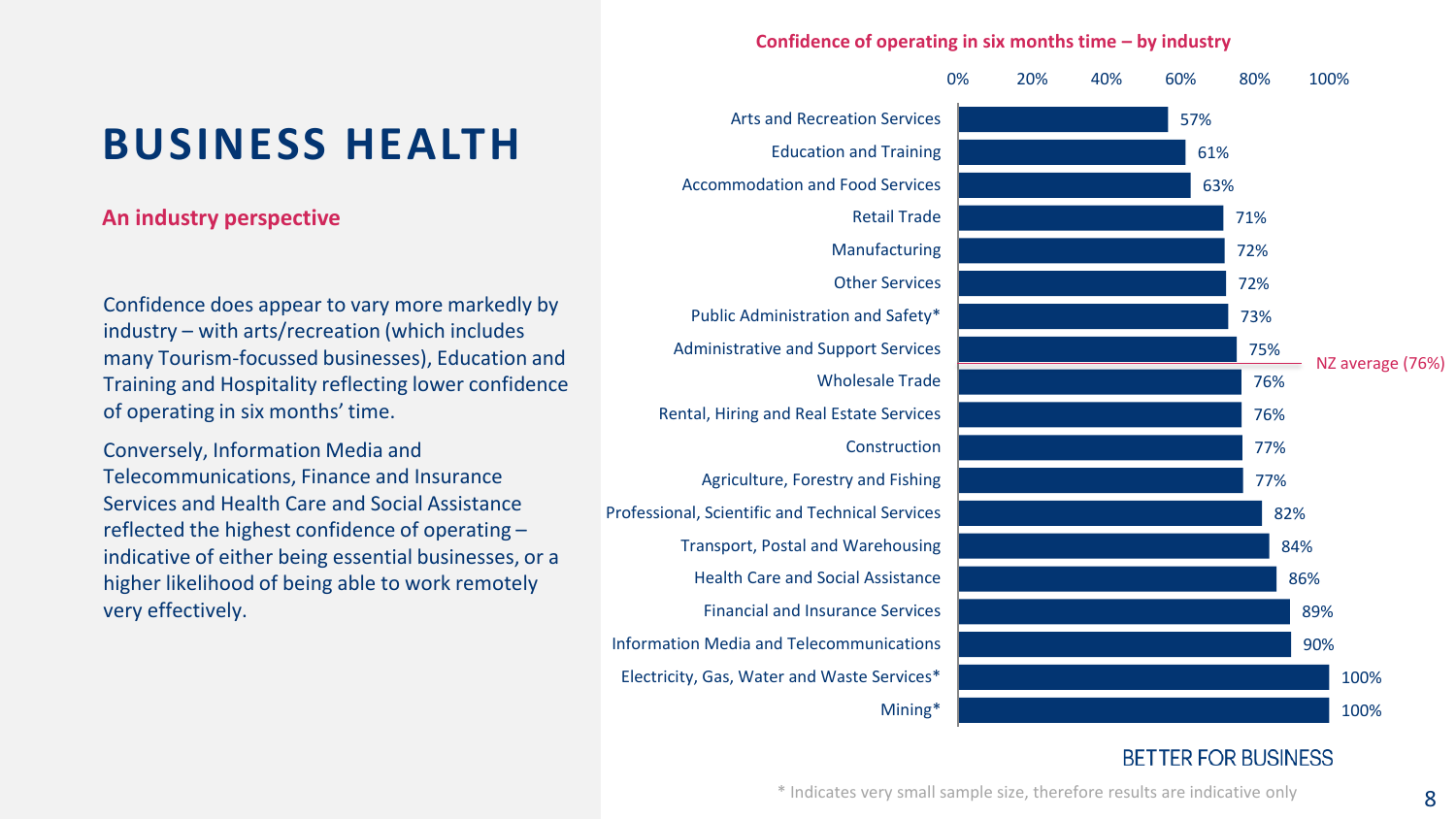#### **Financial resilience**

45% of businesses state that they have suitable financial reserves to continue operating for several months if faced with similar restrictions equivalent to Levels 3 and 4 under the old COVID-19 Alert Level system.

However, a further 31% indicated their reserves would last only a matter of weeks – and a concerning 18% of businesses have no cash or financial reserves available to them.

These results are similar to those of 2020 – with a slight increase in those who could continue for several months (+2%); although this is not statistically significant.

#### **Financial reserves** % of businesses



- Continue operating for several
- Continue operating, but only for a matter of weeks
- 
- No cash or financial reserves

#### Prefer not to say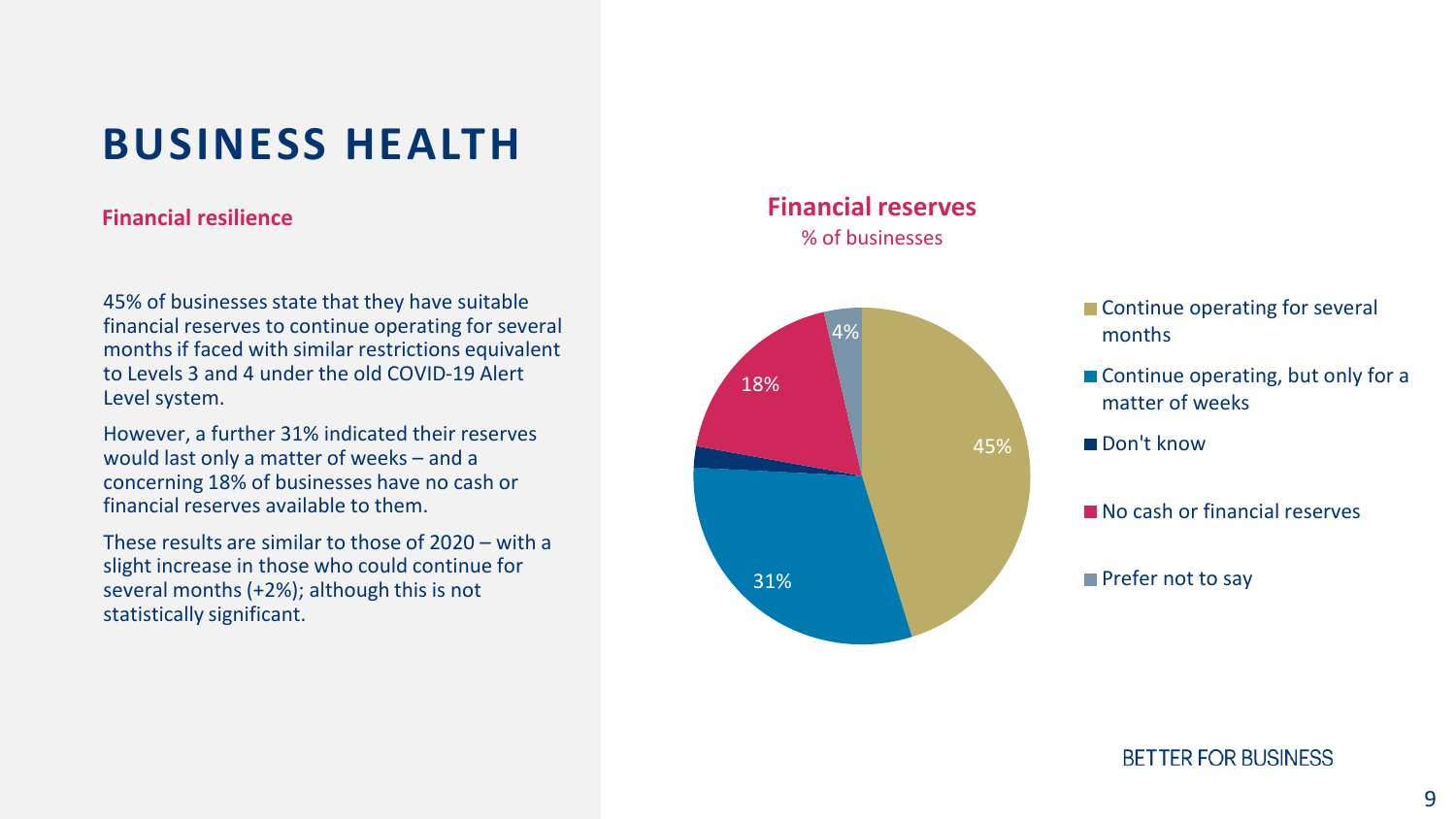#### **When asked about cash reserves or finance to survive further restrictions**



Don't know / would not say No cash or financial reserves Continue operating, but only for a matter of weeks ■ Continue operating for several months

Looking through the lens of business size (by number of employees) we see that the smaller the operation, the less likely they are to have financial reserves. This is consistent with previous research; businesses with lower revenues are typically unlikely to have significant financial reserves.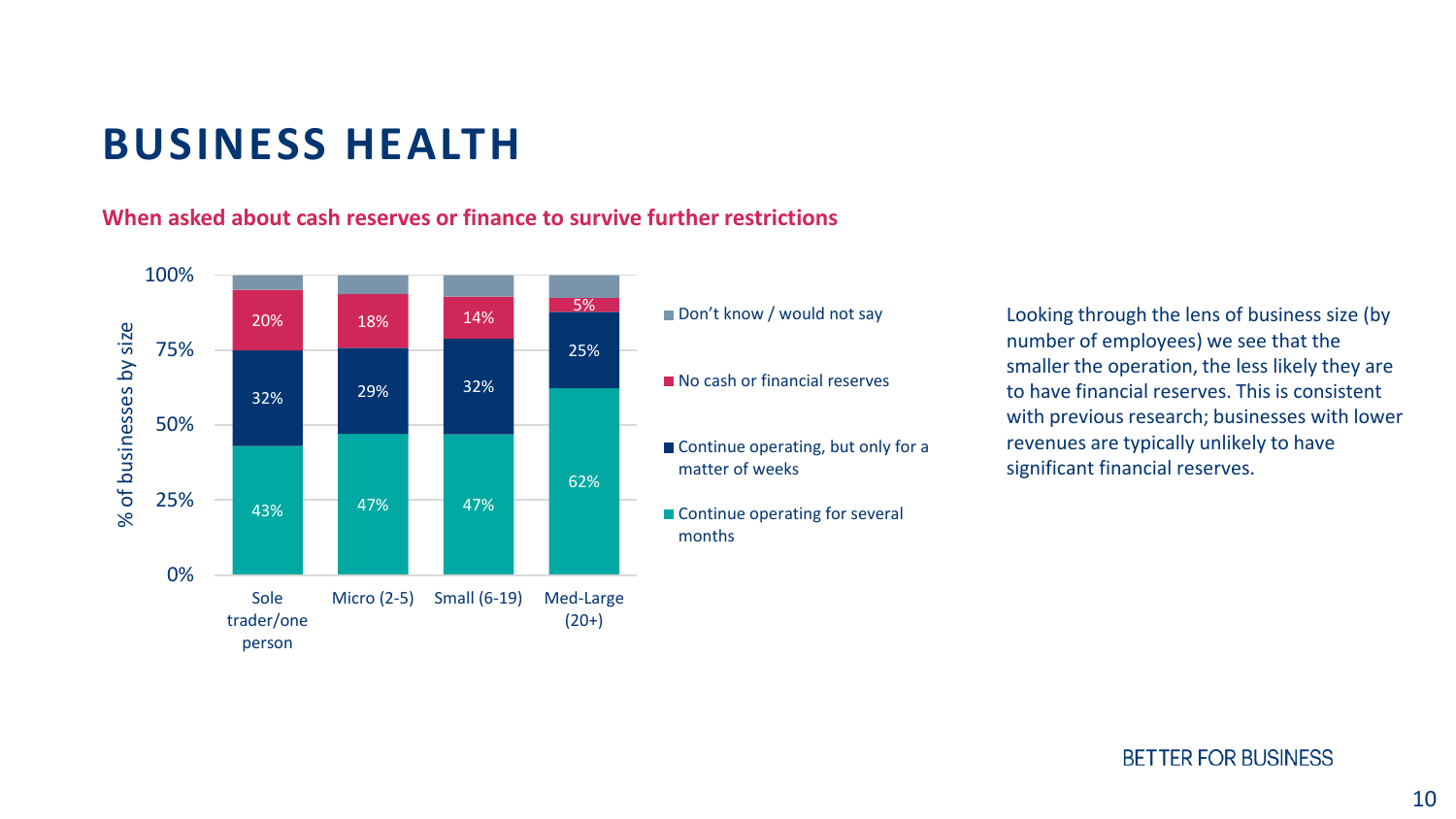#### **Have financial reserves to last several months - by industry**



\* Indicates very small sample size, therefore results are indicative only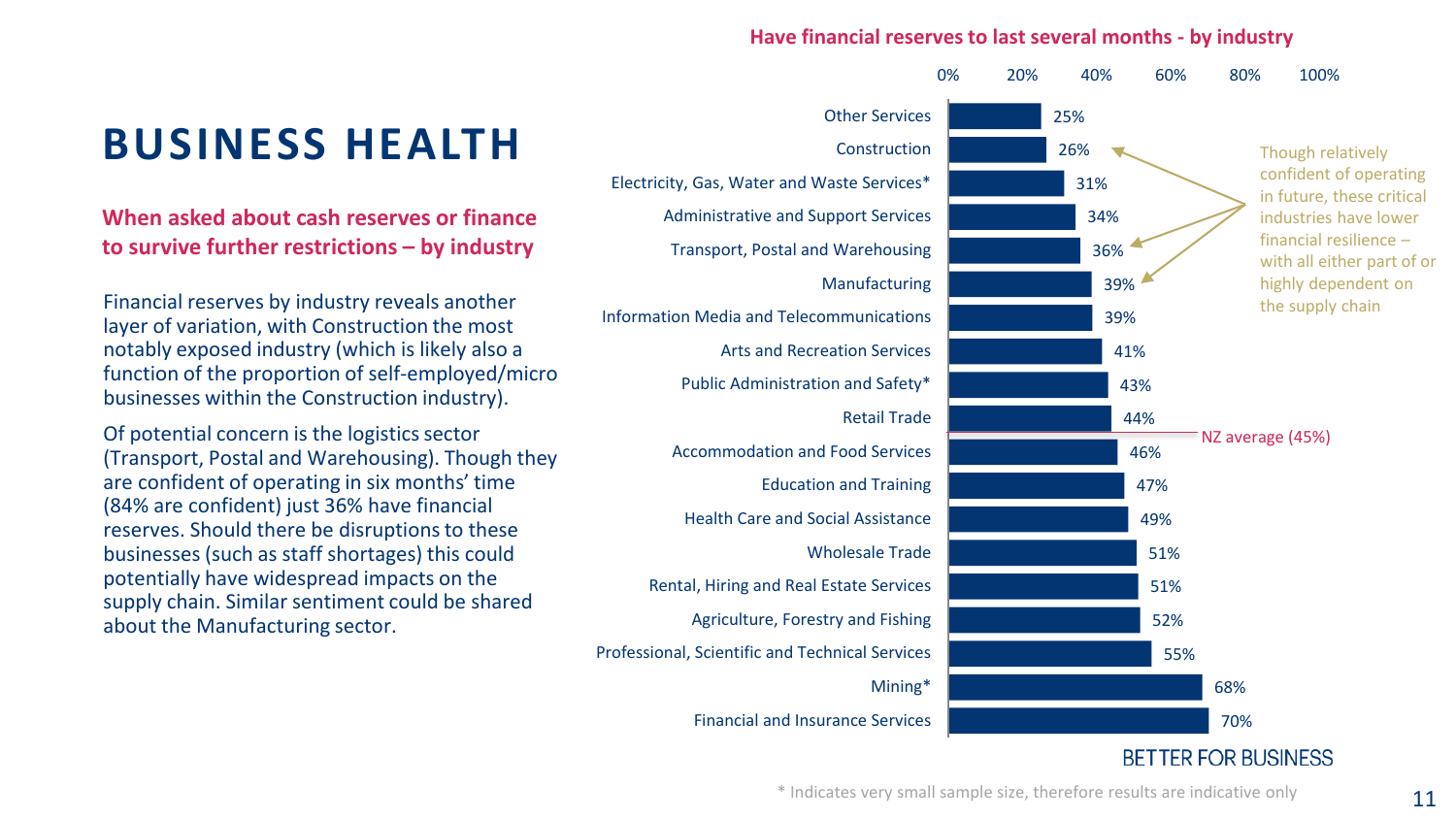#### **Wellbeing**

Businesses reported notable and significant changes in their wellbeing compared to October 2020 and June 2021 – with frustration and worry up by 17% from 30% in June to a concerning 47% of businesses feeling frustrated and worried many times or all the times in two weeks prior to responding to the survey.

Feelings of optimism and hope were lower at 27% – compared to June 2021 where they were at 42%. This shows that optimism is fluctuating along with frustration and worry levels, suggesting relatively low mental resilience.

*Businesses were asked how often they had felt frustration and worry, or optimism and hope in the past two weeks. The percentages below are those who felt this "all the time" or "many times":*

## **Frustration and worry**

**47%**

**27% Optimism and hope**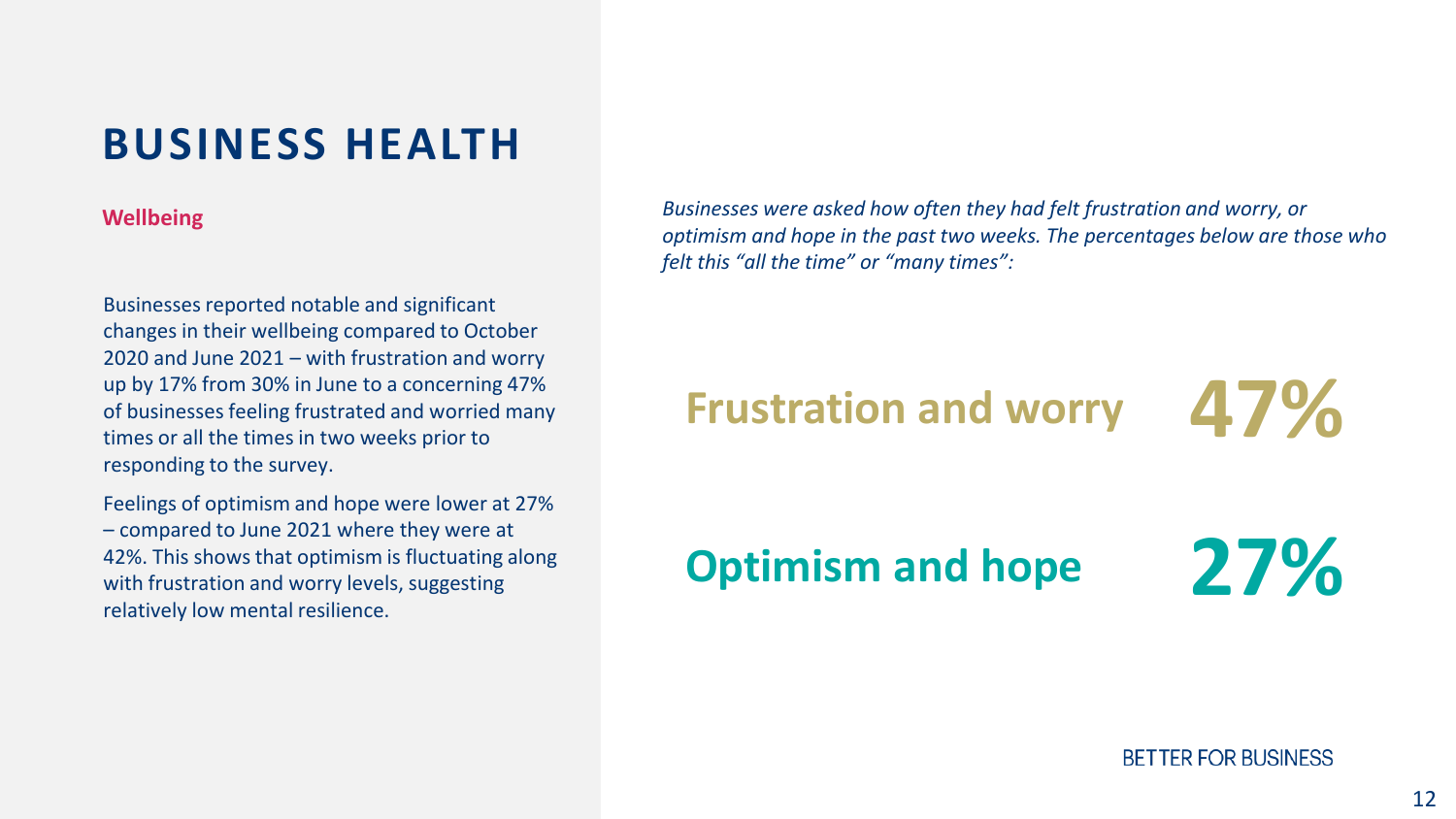### **WELLBEING**

#### **The shifting of business wellbeing**

We asked businesses to tell us how often in the previous two weeks they had experienced feelings of frustration and worry, or a sense of optimism and hope.

By combining the results from these two questions, we see an even starker view of the wellbeing of Kiwi business owners and managers.

Unfortunately, the largest quadrant is in the "severely stressed" zone – 41% of all businesses are both frustrated and worried as well as not being optimistic or hopeful. The "resigned" zone of not worried, but not optimistic either holds the next largest at 32%.

So, adding up the leftmost quadrants, 73% of businesses are either severely stressed or somewhat 'throwing their hands in the air'.

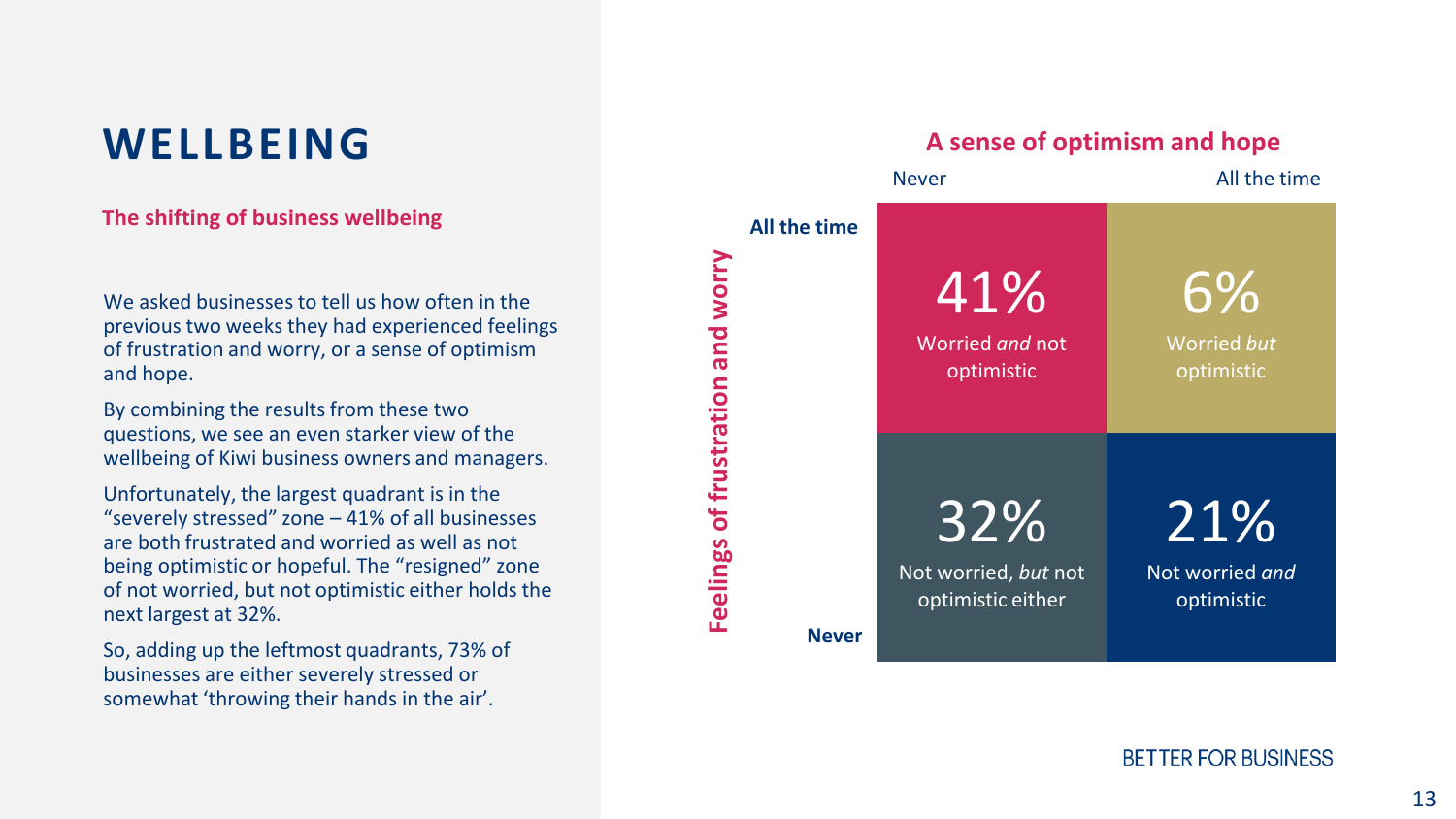### **WELLBEING**

#### **Results by size**

Levels of frustration and worry are highest for employers – but particularly for micro (2-5 staff) and small (6-19 staff).

This is echoed in the proportion of employers reporting difficulties – with their staff wellbeing being the top difficulty/concern with 40% of all employers having this concern.

This suggests that the most important areas of focus to support wellbeing are likely in the small to medium employer space – with a separate focus on the owners/managers – then on their employees.



#### **Wellbeing metrics by size of business**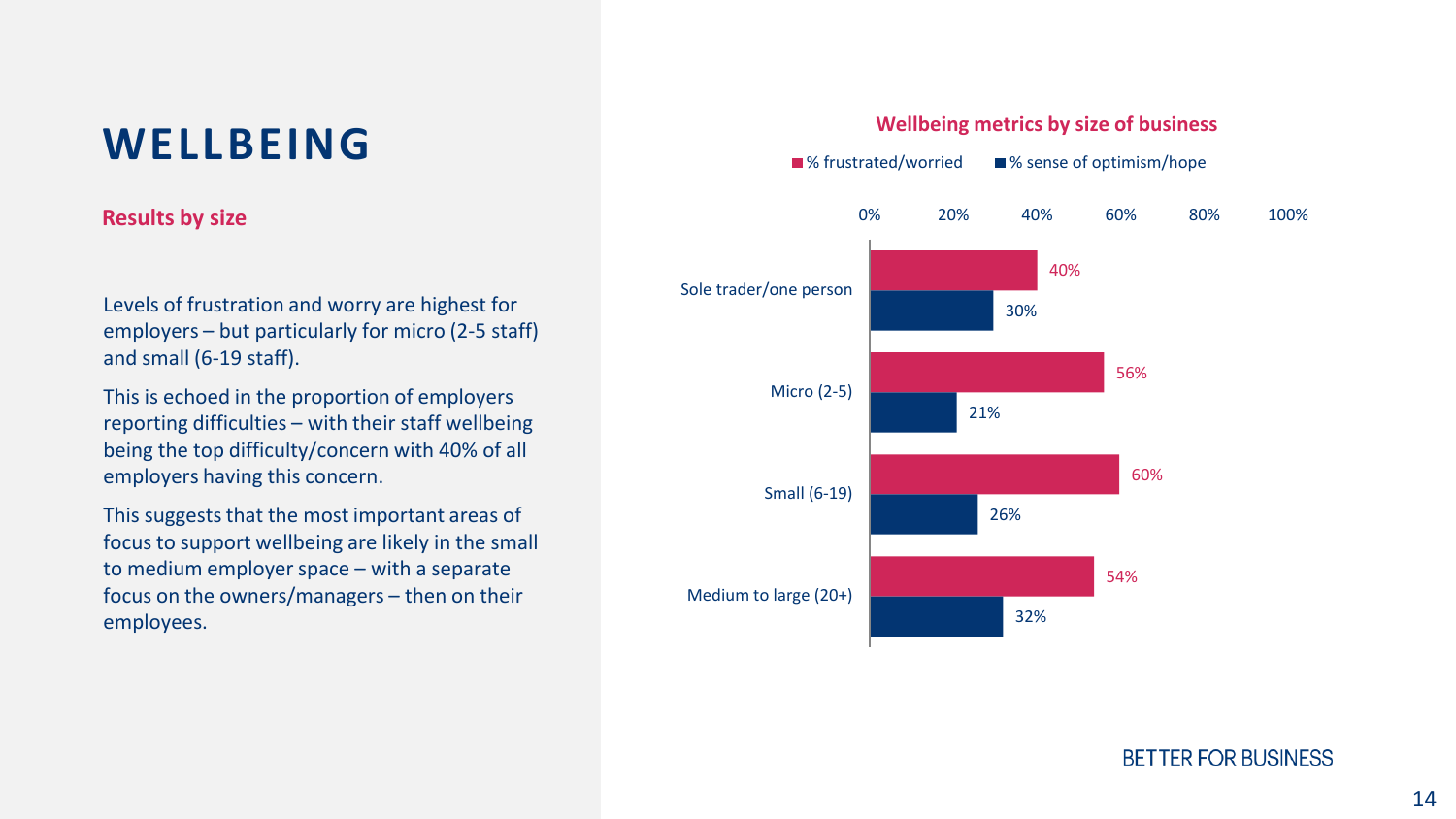### **WELLBEING**

**Variation by industry**

As with business confidence of operating and financial reserves, we see notable variation across industry categories. Many industries are well above the overall average, with the most concerning being Manufacturing at 66%.

Information Media and Telecommunications, and Transport, Postal and Warehousing, perhaps surprisingly, reflecting the next highest frustration and worry at 60%.

Perhaps more expected, Hospitality (60%) and Retail (57%) also have particularly concerning wellbeing indicators.

The following slides look at key business concerns and difficulties. Key industries reflecting lower confidence and/or poorer wellbeing indicators are profiled to identify any challenges or opportunities to better support these sectors.

#### **% of businesses "frustrated and worried"**



\* Indicates very small sample size, therefore results are indicative only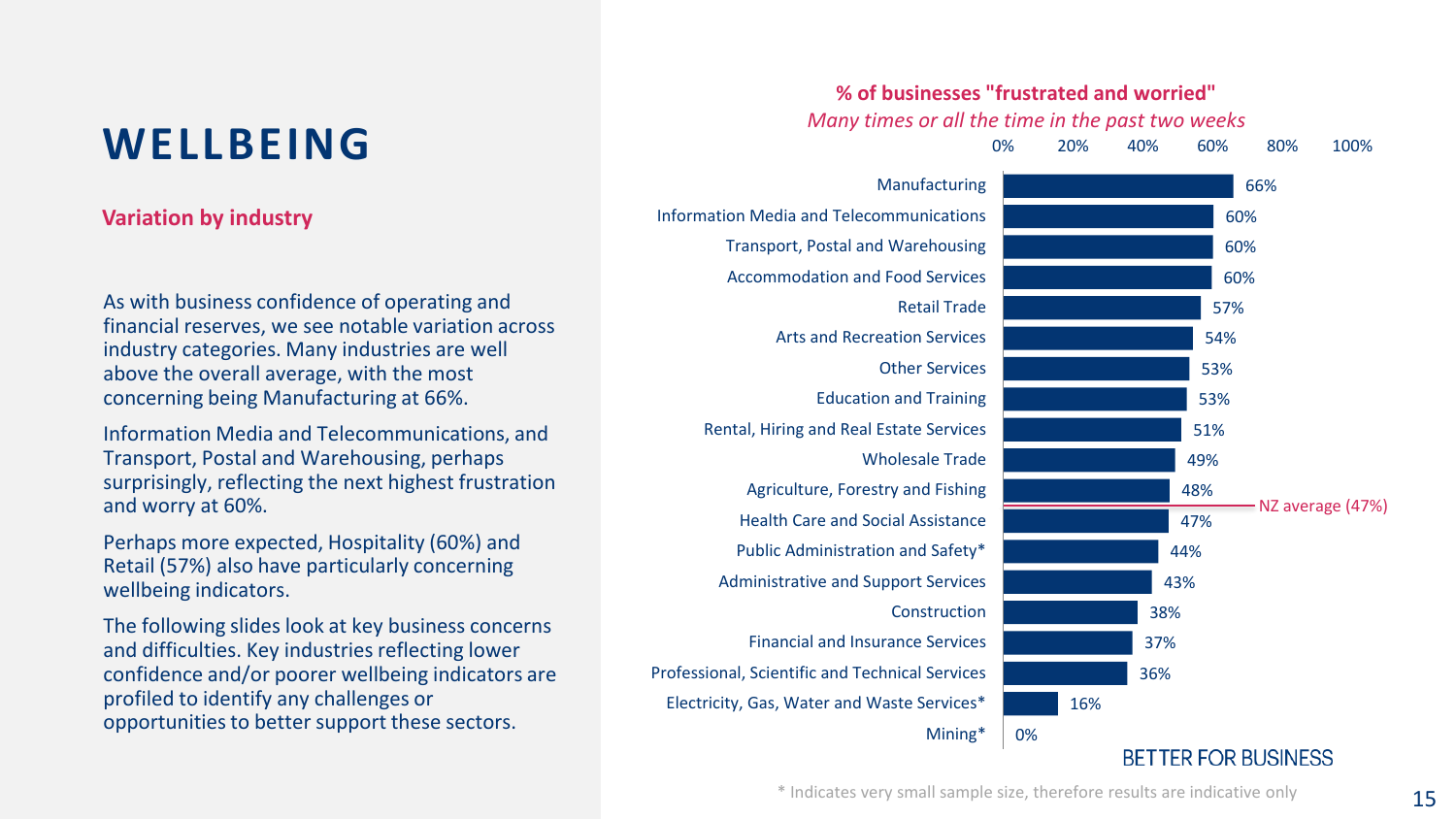## BUSINESSES CONCERNS & DIFFICULTIES

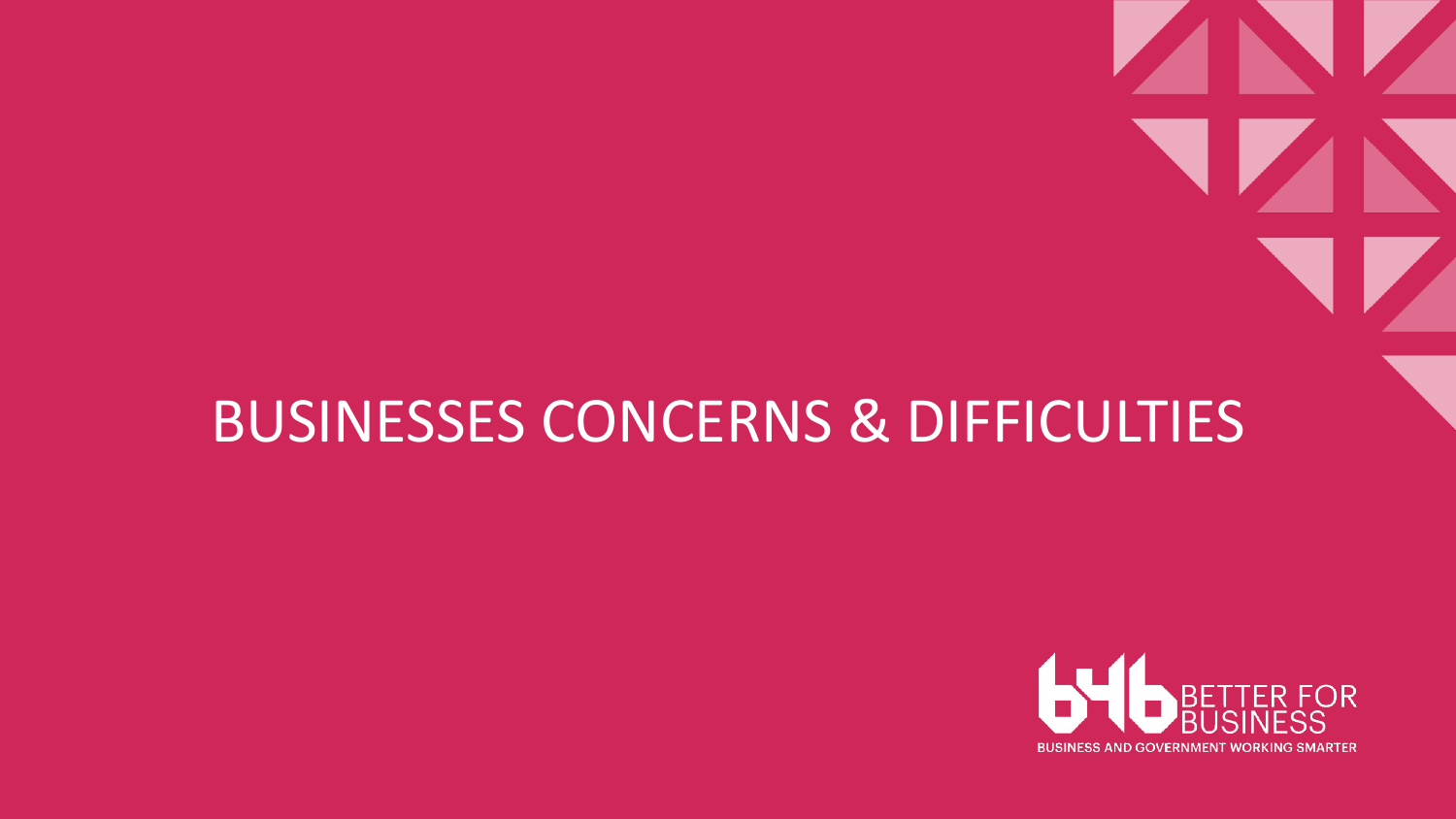### **BUSINESS CONCERNS**

#### **Categorised from over 1800 individual comments**

To avoid pre-supposing what the key concerns for businesses might have been in the November – December 2021 period, businesses were asked to describe their current concerns in as much detail as possible and in their own words.

The overwhelming number and length of responses was quite unprecedented in B4B's research of this type. The chart at right reflects these comments once coded into categories. However, some illustrative comments for the larger categories follow on the next slide.

Please note that these comments came in throughout all of November 2021. During this time, different announcements were being made, and before the COVID-19 Protection Framework came into effect.

A final key point is that although comments have been assigned one category, most comments expressed a variety of concerns and challenges – an indication of the complex landscape that businesses find themselves operating in.

#### **Specific concerns as described by business owners and managers** % of all businesses

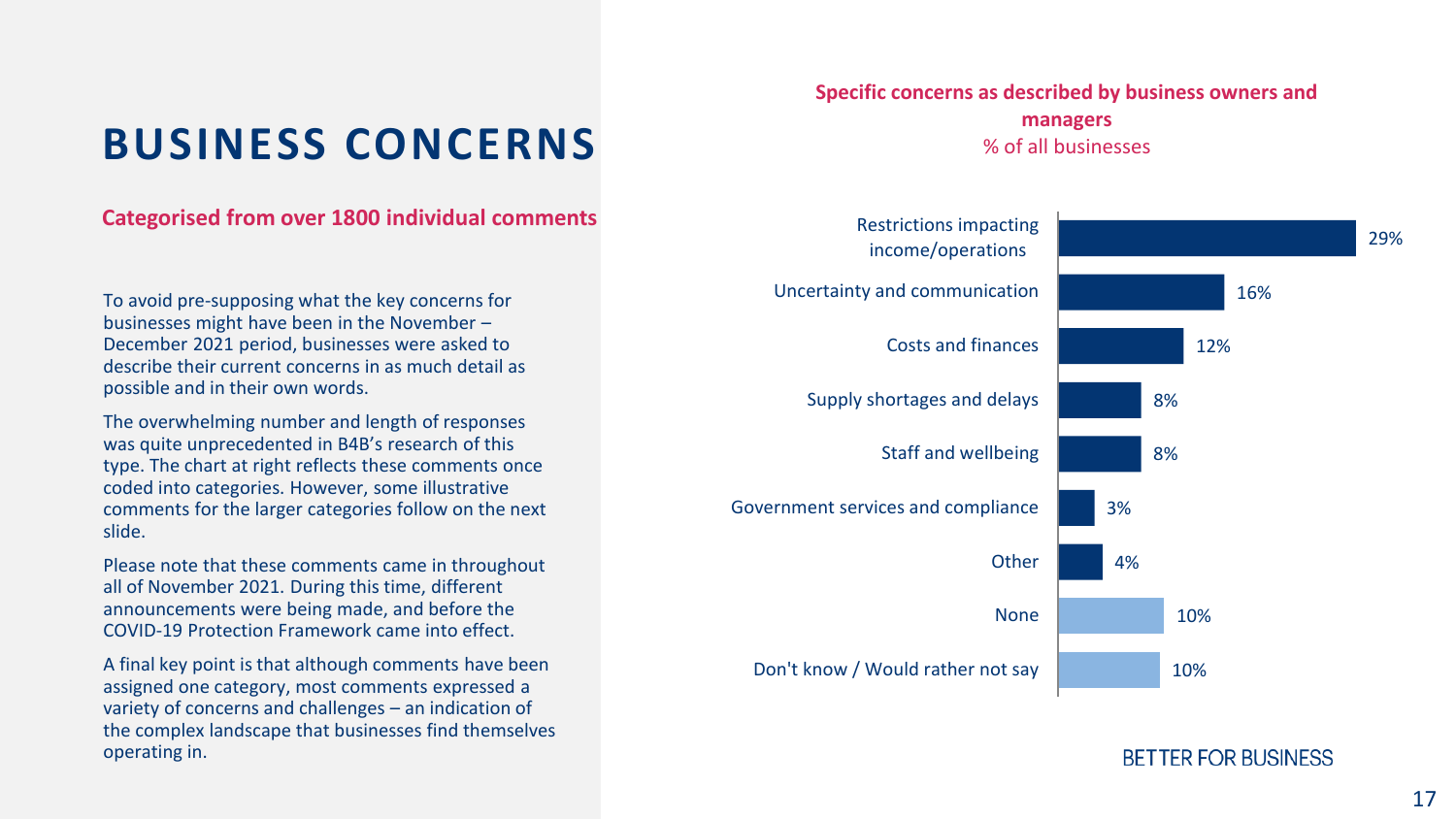### **BUSINESS CONCERNS – ILLUSTRATIVE COMMENTS**

#### **Restrictions impacting income/operations**

*"As a small wine producer, we rely entirely on the hospitality trade, restaurants, and bars as an outlet for our product. Without the hospitality trade being able to open we have no sales."* – **Agriculture (Wine), One-person/No employees**

*"Cash does not seem to be flowing. With the borders shut we are short on qualified staff. Freight is an issue. We are trying to plan the next few months - will essential service staff who are close contacts have to isolate? Does that mean we have to shut a workshop down for 2 weeks? What if we can't shut down because of essential work required for animal welfare etc.?"* – **Manufacturing, 6-19 employees**

#### **Costs and finances**

*"Cash flow, uncertainty, inflation, theft, robbery, lack of suitable staff, supply chain issues, government red tape, vaccine mandates."* **– Retail (Fuel), 6-19 employees**

*"Debtors. We have a reasonable workload, but getting paid by others is becoming harder, so a lot more chasing debtors is involved. So we don't need direct support, but our debtors seem to. Not sure if they are having the same problem.*" – **Professional, Scientific and Technical services, 2-5 employees**

#### **Uncertainty and communication**

*"Over-micromanagement – using levels and steps has become confusing and widely ignored. Vaccine passport will deliver many more problems than solutions. Being held to ransom by a few fuels anger."* **– Hospitality, 6-19 employees**

*"A clear plan from the government of what they are doing to open up Auckland, New Zealand, and timeframes, CLEARLY communicated. Currently all wishy washy, and communicated with the government always patting themselves on the back and that much drivel – you have no idea what any of the plans are."* **– Transport, Postal and Warehousing, 6-19 employees**

#### **Staff and wellbeing**

#### **Supply shortages and delays**

*"Building material supplies with half the country locked down plus shipping delays, country needs opening up so materials don't keep going up - if it keeps on going the building industry will come to a grinding holt."* **– Construction, One-person/no employees**

*"Getting enough stock in (stock delays). Paying the monthly running costs. Enforcing COVID-19 rules (signing in & mark wearing). Dealing with frustrated, abusive clients."* – **Retail, 2-5 employees**

*"1. Recruitment and retention of suitably qualified staff. The loss of available immigrant staff on student, working holiday, or work visas has had a significant effect on this. 2. Lack of clarity about the start of the Traffic Light System is making decision making hard. In addition, businesses will have to administer and police this system , which will be stressful, and we don't have staff or the resources to do this. 3. Although mandating vaccinations for high-risk workplaces such as hospitality is a welcome move, it has set up potential conflict between employers and staff, and between staff members who resent having to share what they see as lifestyle decisions with the workplace." – Retail, 20+ employees*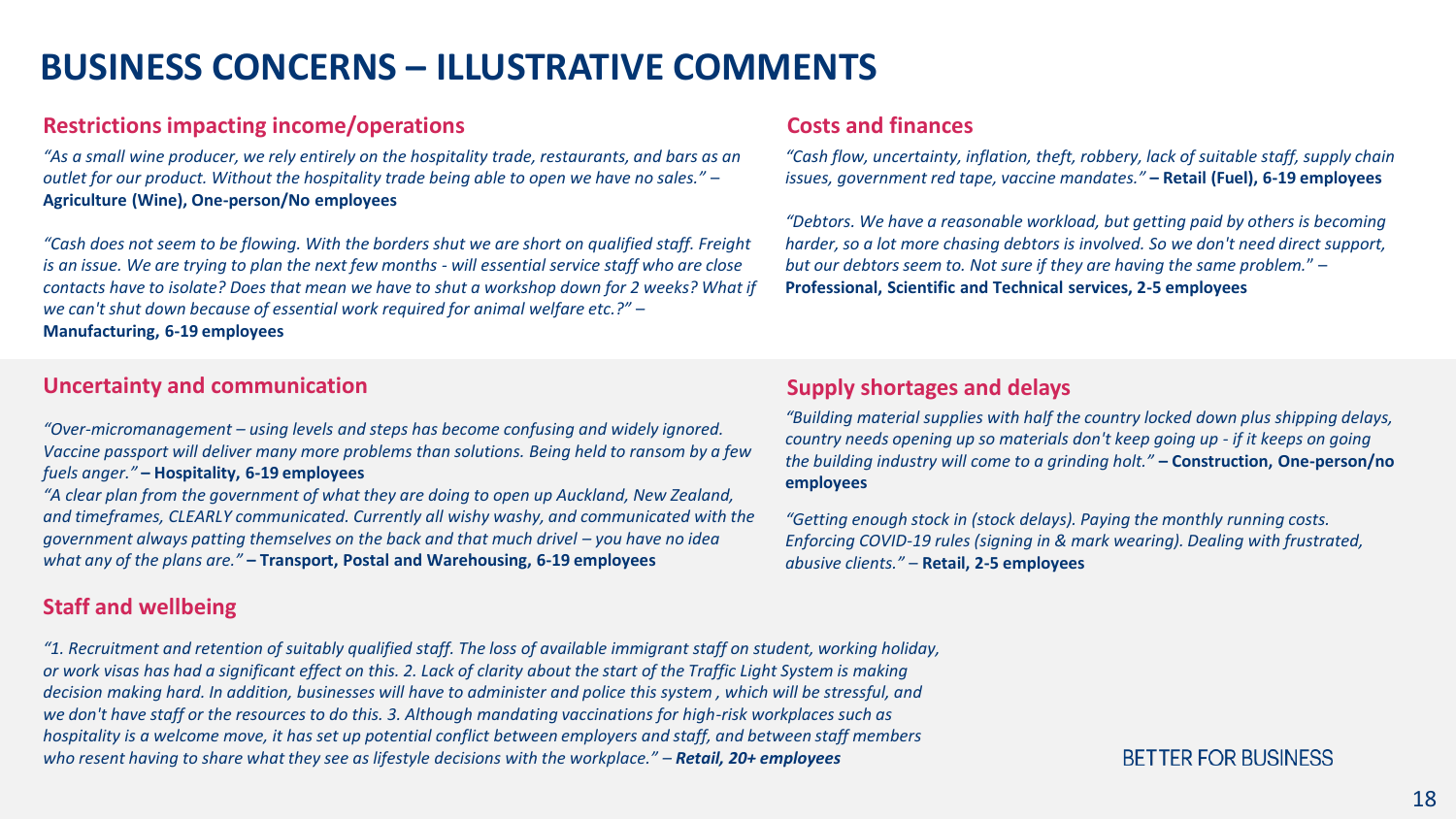#### **Difficulties facing businesses** % of all businesses



**OTHER DIFFICULTIES**

#### **From prompts**

As well asking in their own words, the research also sought to quantify a few other key difficulties raised either previously or anecdotally.

As we see, again given the timing of the research, the clarity of frameworks, supply chain and restrictions affecting businesses were the largest difficulties.

A concerning 24% were very concerned that they may potentially have to downsize or close their business – similar to those who felt they may not be able to pay back current or additional loans. ie. one in four businesses are concerned they'll need to retract or close.

Alert levels and/or the COVID-19 protection framework being too vague and unclear Freight costs and shipping delays affecting imports and exports COVID-19 restrictions not allowing other businesses that I rely on to operate fully Inter-regional travel restrictions within NZ affecting productivity or supply COVID-19 restrictions not allowing me/my business to open/start operating again fully The uncertainty of when I might be able to open/start operating my business again Inability to invest in further development due to COVID-19 situation Your ongoing mental wellbeing The need for additional finance/financial support The inability to travel internationally and maintain/develop relationships or support trade Potentially having to close or downsize the business The fear of being unable to pay back current or additional loans Having to make customers adhere to mask and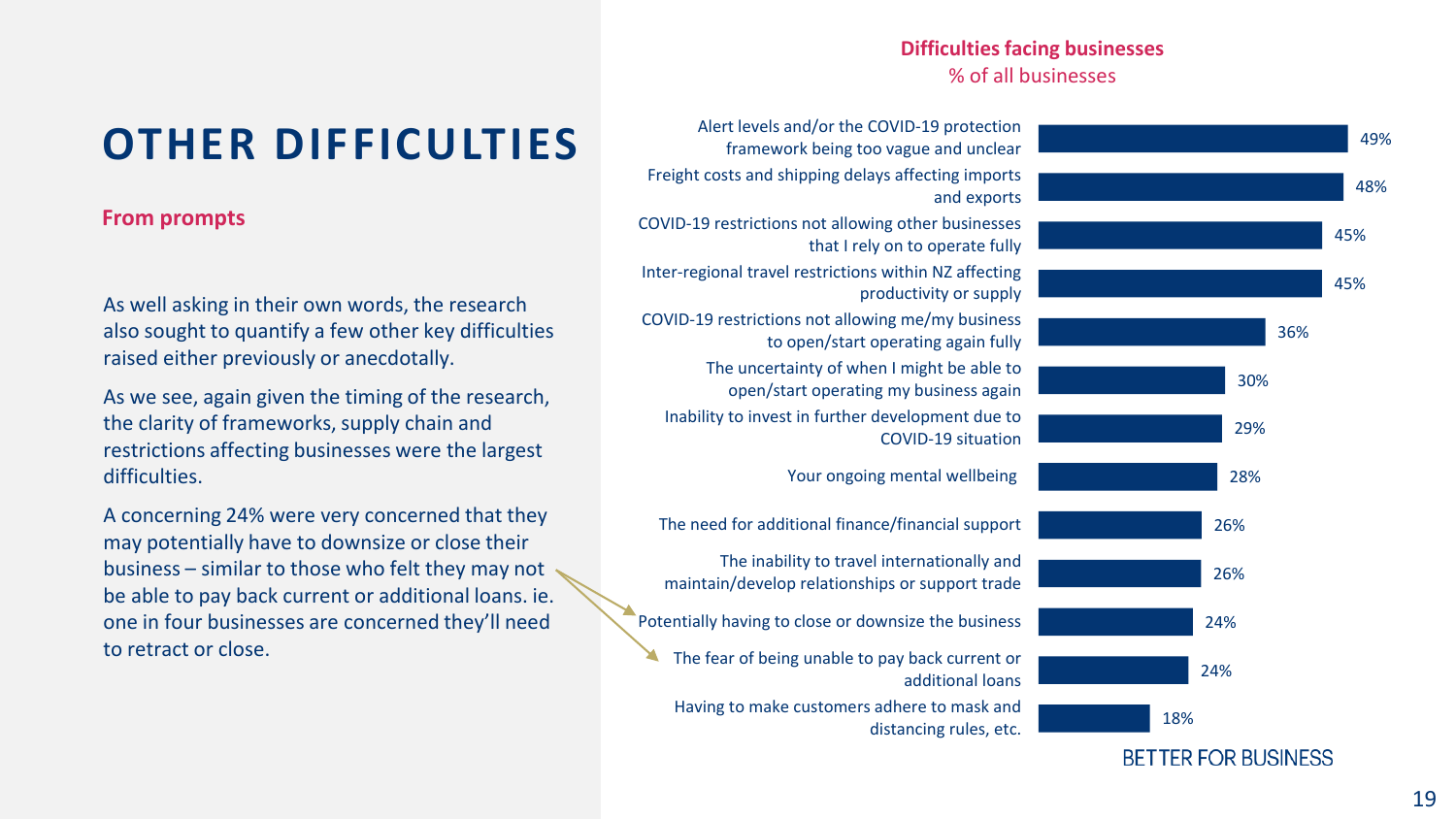## **EMPLOYER DIFFICULTIES**

**Specific challenges for those employing staff**

In addition to the difficulties faced by all businesses, those employing staff face some particular – and widespread – challenges.

Of highest concern was staff wellbeing – with 40% of all employers expressing this. Unsurprising in the context of their own deteriorating wellbeing, though a positive reflection on the caring nature of New Zealand's employers. A similarly high number were concerned about increasing labour costs and finding skilled staff.

Other concerns of note were staff shortages due to isolation requirements and employment law as it pertains to the COVID-19 context.

Nearly a quarter of all businesses were concerned about the potential of having to make staff redundant.

#### **Difficulties facing Employers** % of all Employers

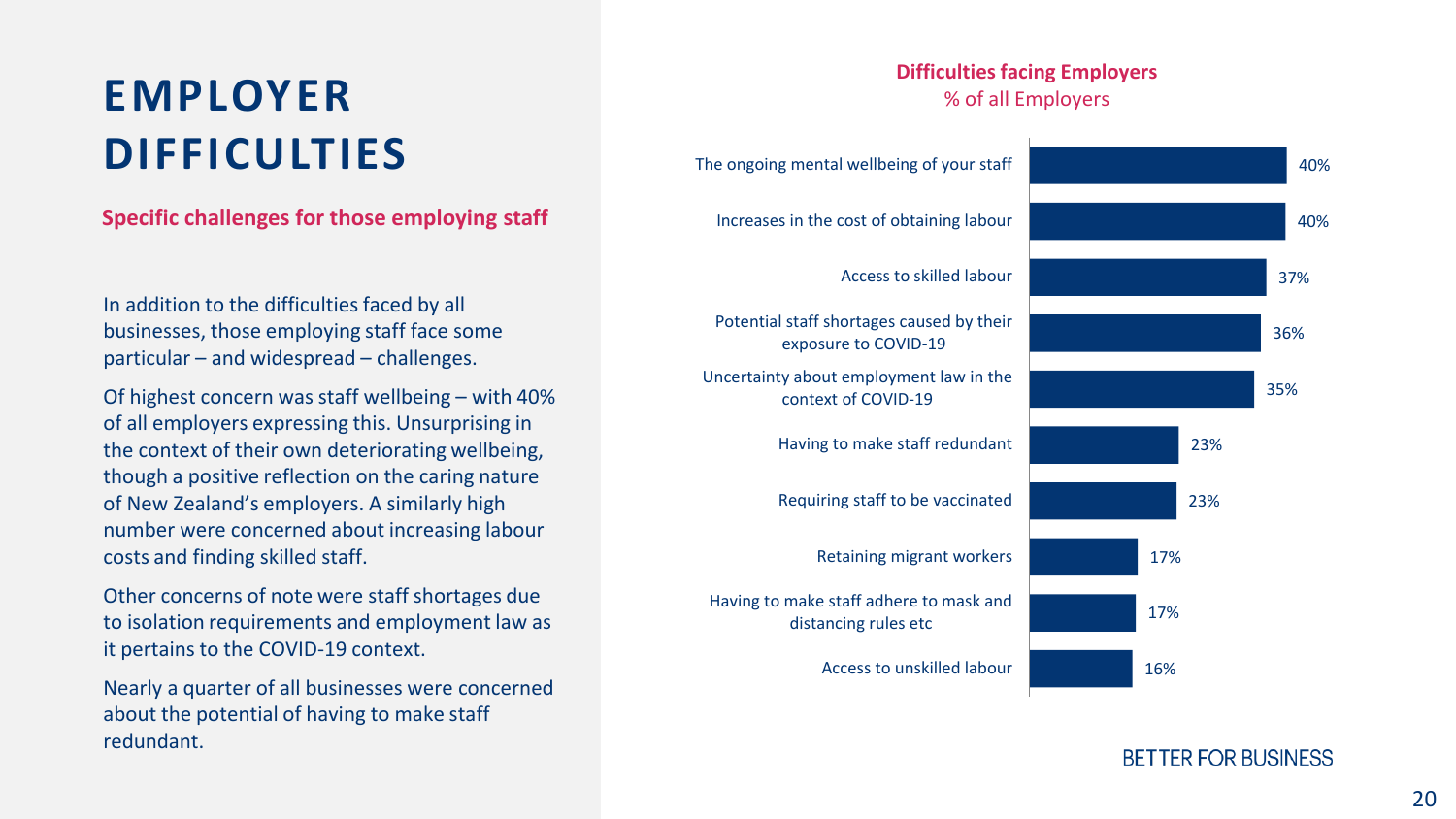### **THE LEAST RESILIENT**

#### **Have the highest levels of concerns**

25% of all businesses reported higher levels of frustration and worry, low levels of optimism and hope, as well as having little or no financial reserves. Statistical testing sets these businesses quite apart from all others.

They share the concerns of all businesses but are much more likely to have concerns in general and have the largest difference in concerning metrics such as mental wellbeing (53% concerned of low resilience, and just 11% have high resilience).

#### **% very concerned in each group**

#### Low resilience group (25% of businesses)

#### High resilience group (36% of businesses)

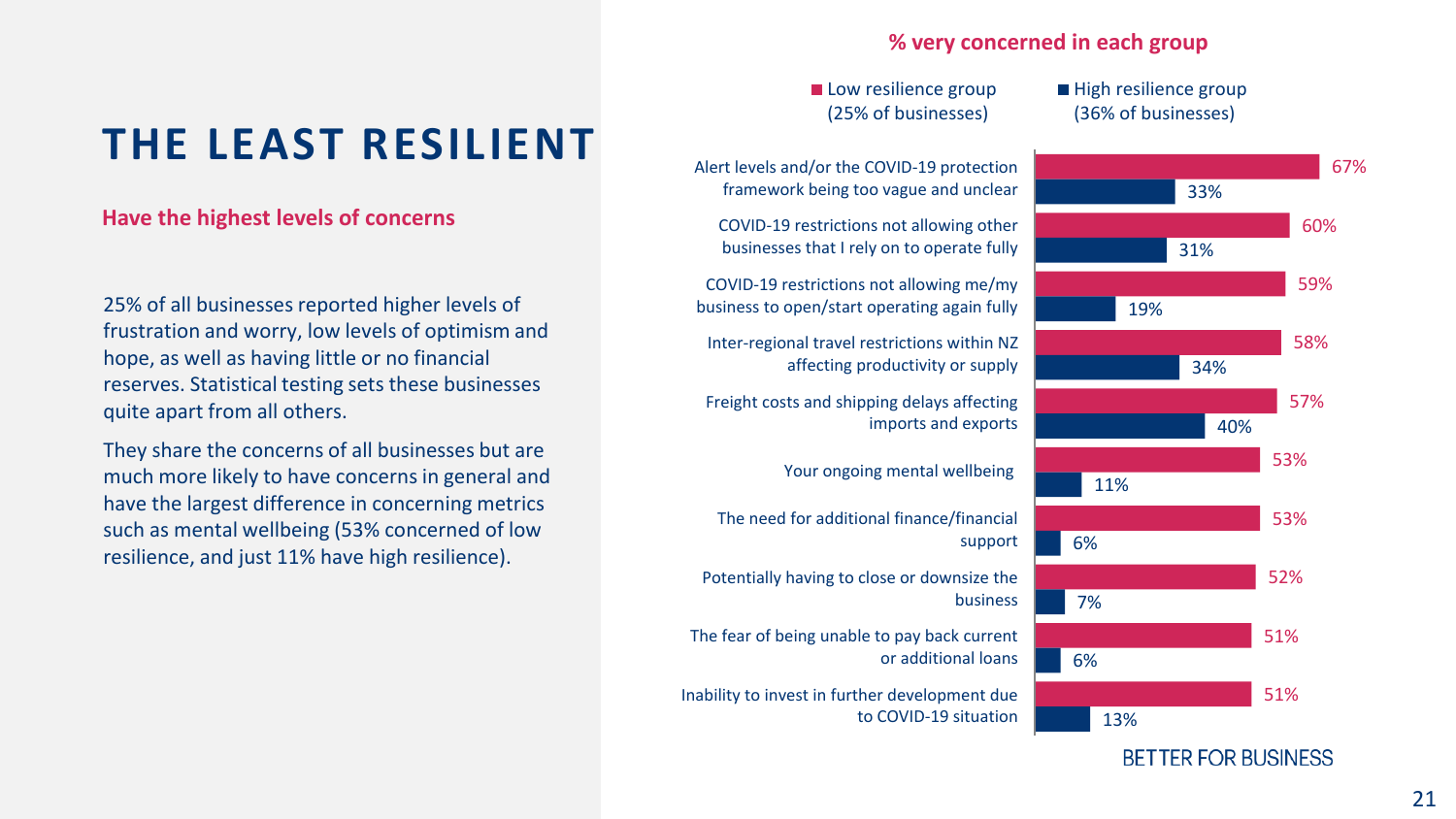## FUTURE BUSINESS INTENTIONS

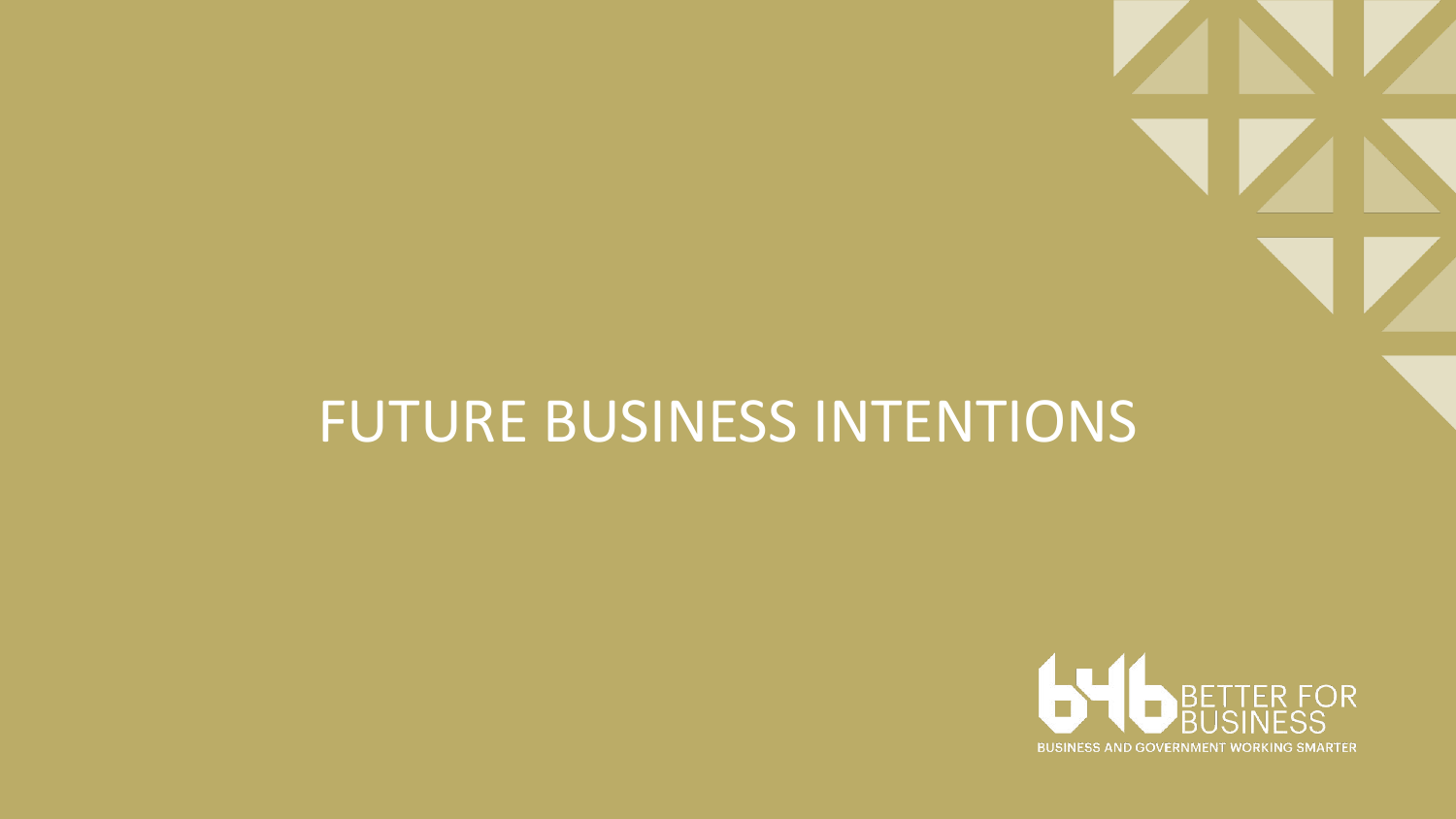### **CONTEXT**

#### **What are the intentions of businesses?**

To provide some context to the Business Health results – and indeed the subsequent digital capability questions (available in a separate report) – businesses were asked a few questions about their general business context and intentions.

Though trends aren't yet available for this line of questioning, we can see just over half of all businesses would like to grow, see potential for efficiencies or productivity improvements, and are seeking new customers.

However, 10% are of the view that they will either close their business or retire soon. This is broadly in line with business closure indicators from StatsNZ – although lower than the 24% indicating their concern at downsizing or closing as mentioned earlier in this report.

#### **Business context and intentions**

■% of businesses

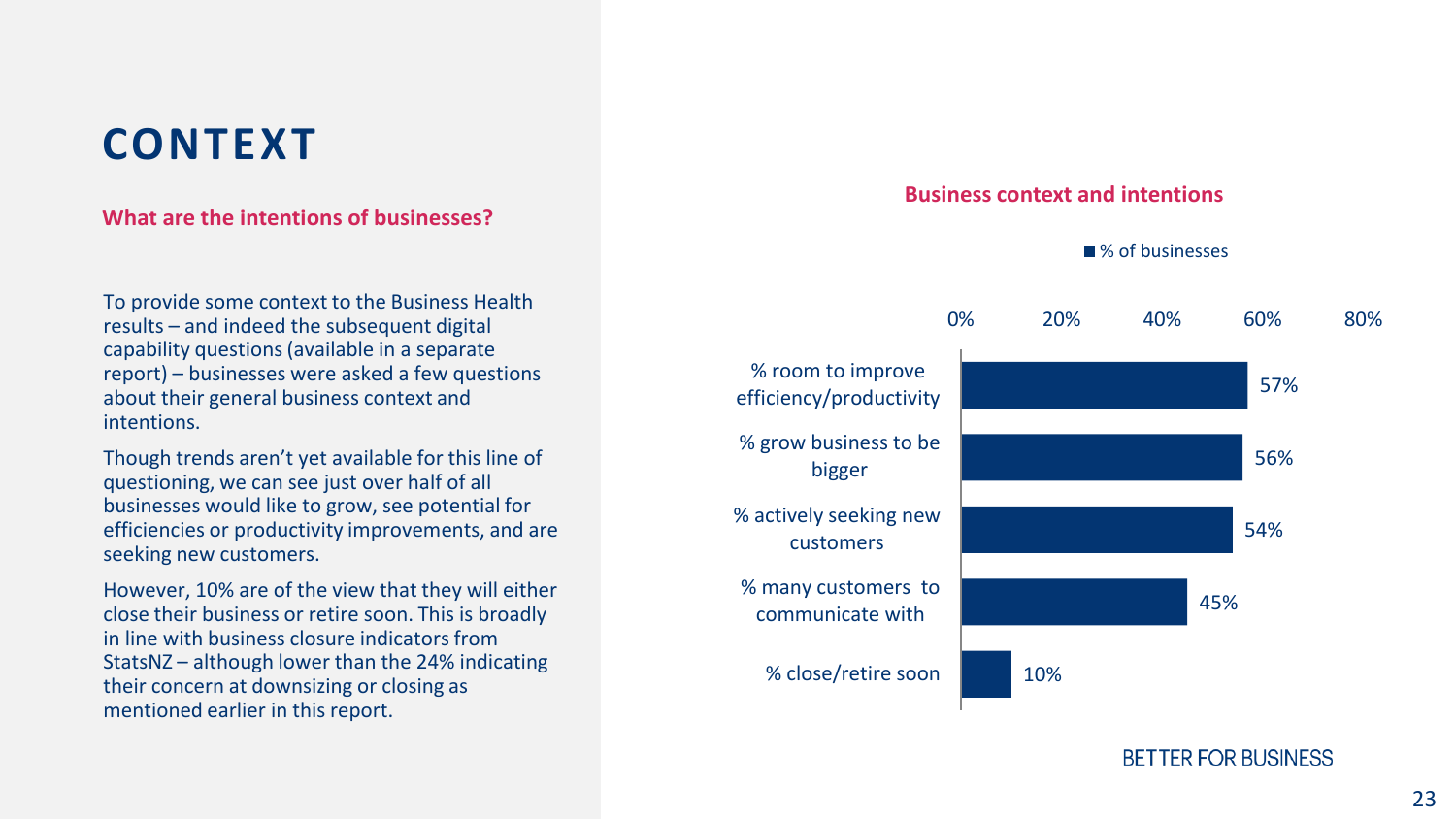#### **% expecting to close or retire from business soon**



### **INTENTIONS LENS**

**Expected closures/retiring by industry**

The Construction industry has the highest expectation of closure or retiring soon, equal with Health Care and Social Assistance. We also see this is more prevalent for smaller businesses.

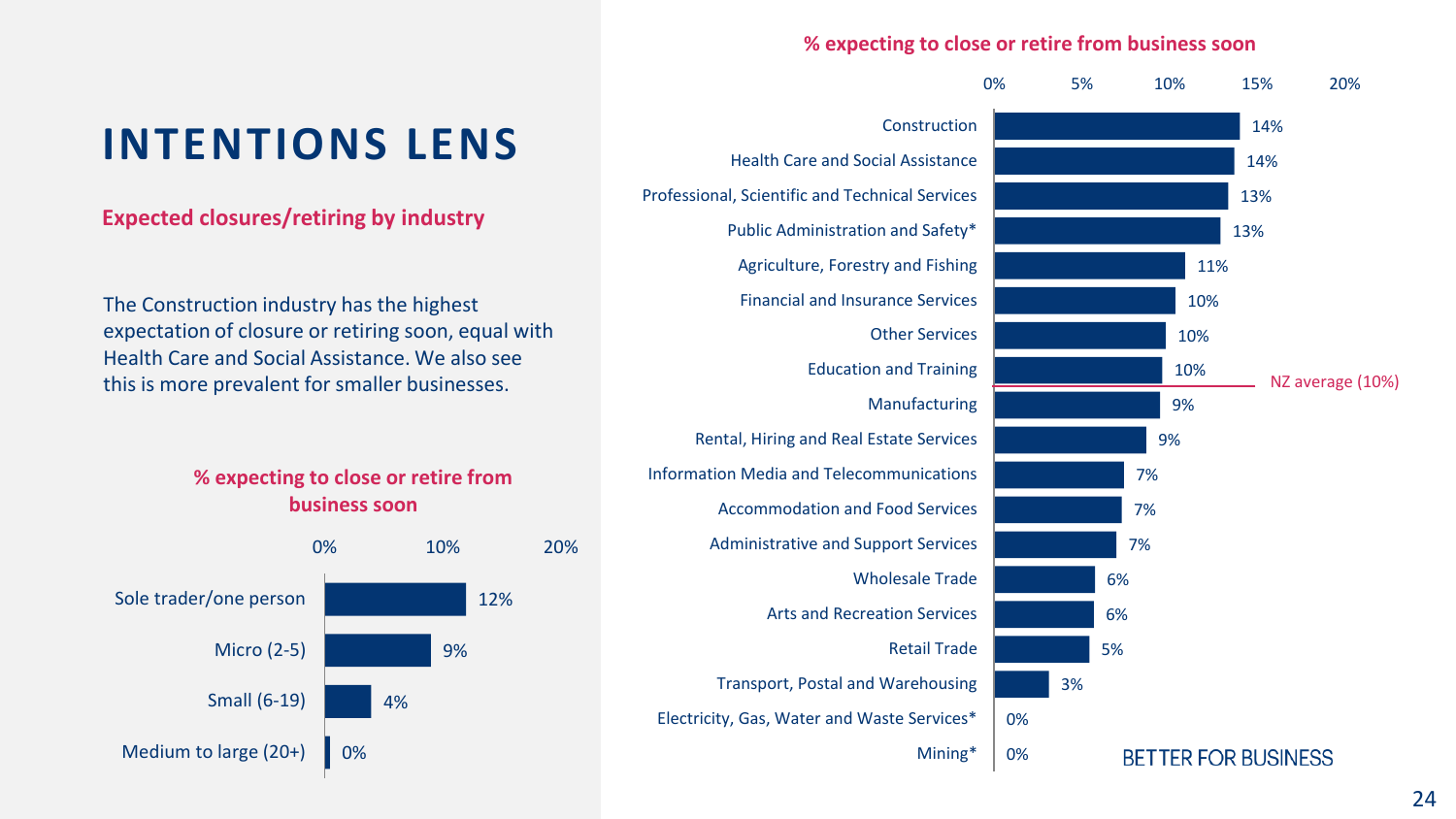### **INTENTIONS LENS**

#### **Desire for growth by industry and size**

Notwithstanding the difficulties and challenges businesses have faced in the past two years – or perhaps even exacerbated by it – the desire for business growth in many sectors remains relatively strong, with 83% of retailers reporting a strong desire to grow.



#### **% desire to grow the business to be bigger than it is now**

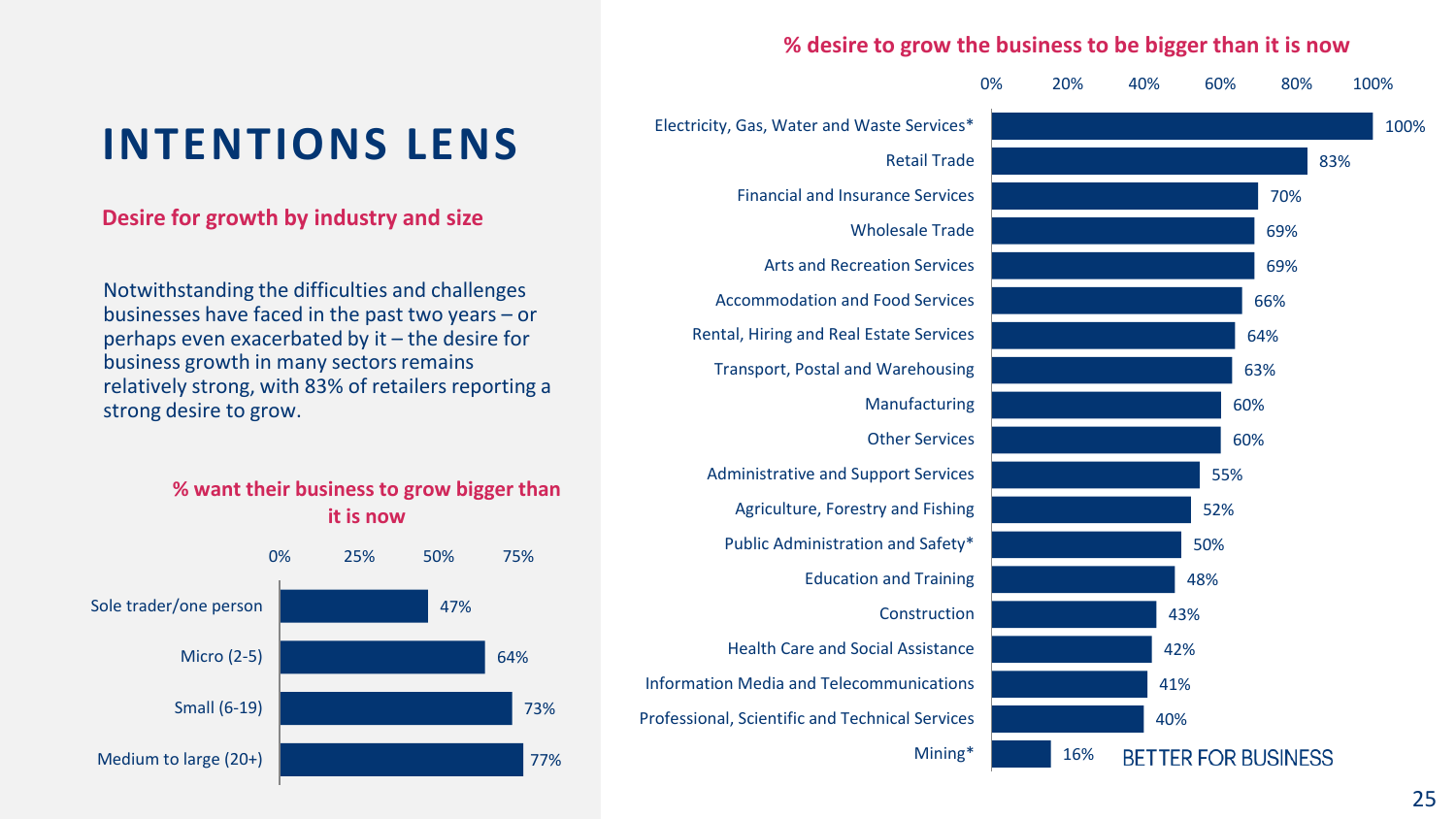### **INTENTIONS LENS**

#### **Things could be better**

Aligned with the desire for growth, similar trends across industries and business size exist in terms of where there might be opportunities to be more efficient or productive.

> **% feel there is room to improve efficiency/productivity**



#### **% believe their business could be more efficient/productive**



**BETTER FOR BUSINESS**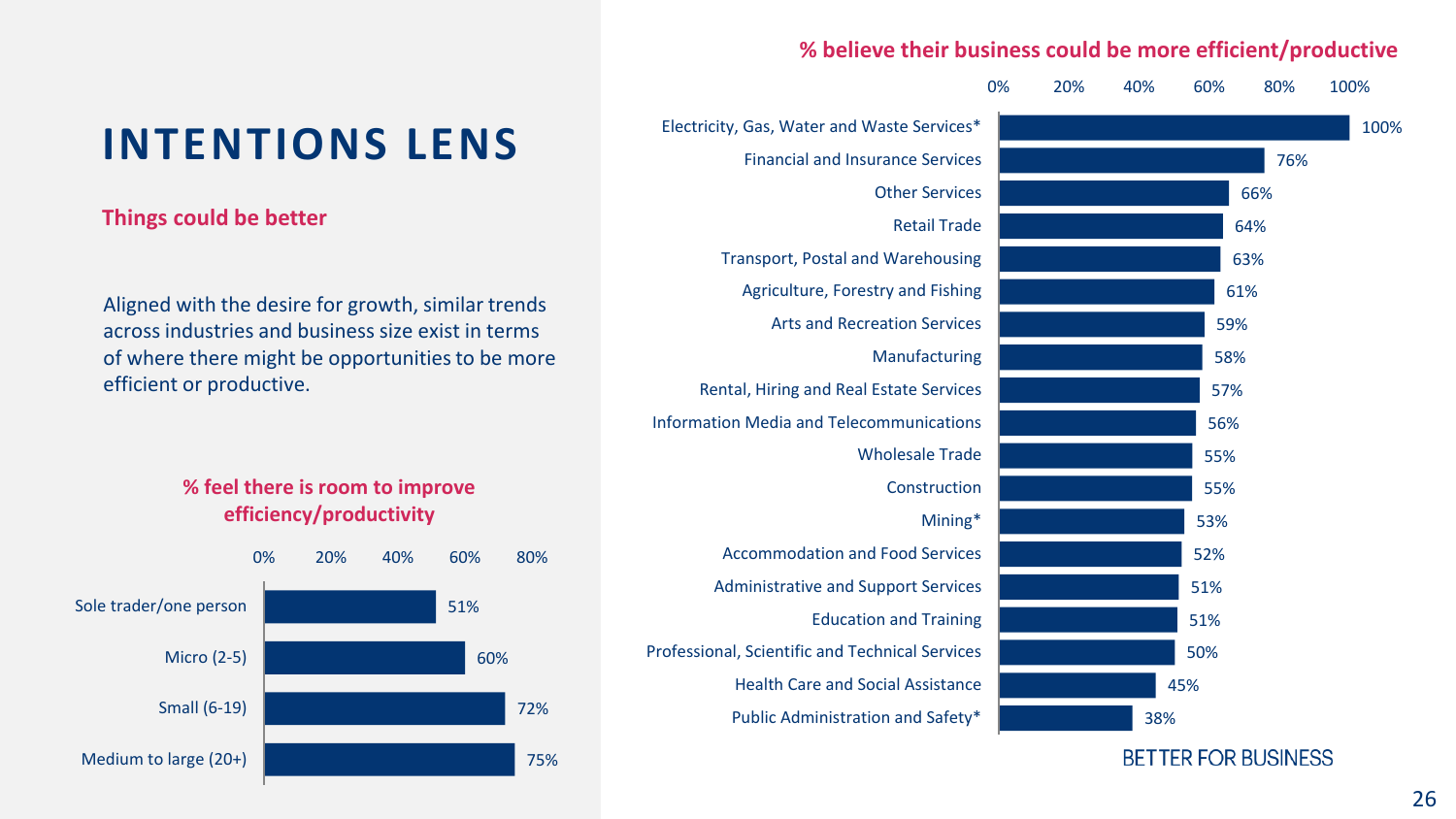# Summary

Wellbeing has suffered, despite financial resilience and confidence holding – for now

Businesses are still seeking further clarity, a sense of having a plan and wanting to open

up

Current or potential supply chain issues are already beginning to affect businesses – particularly import/export